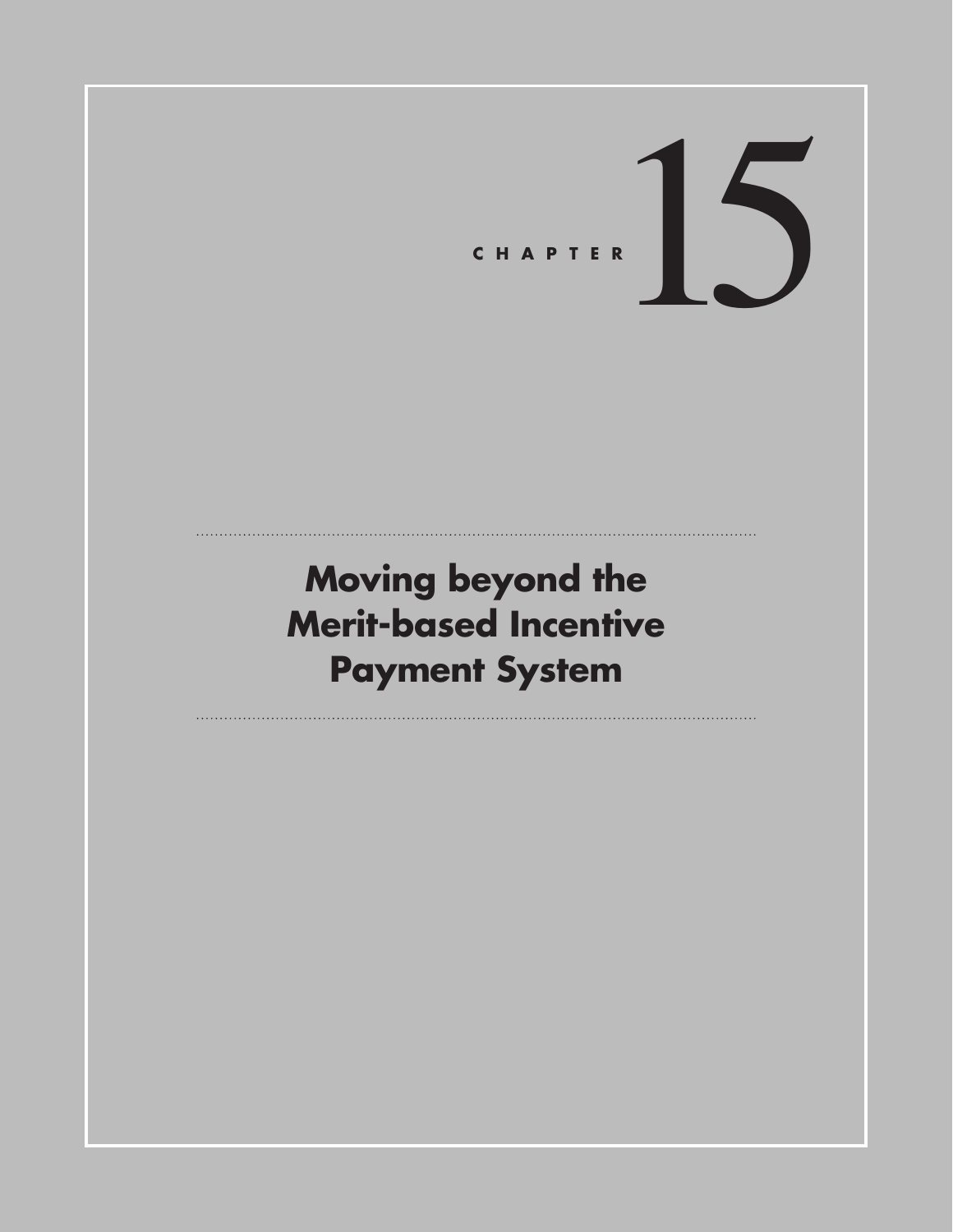# **RECOMMENDATION**

### 15 The Congress should:

- eliminate the current Merit-based Incentive Payment System; and
- establish a new voluntary value program in fee-for-service Medicare in which:
	- clinicians can elect to be measured as part of a voluntary group; and
	- clinicians in voluntary groups can qualify for a value payment based on their group's performance on a set of population-based measures.

**COMMISSIONER VOTES: YES 14 • NO 2 • NOT VOTING 0 • ABSENT 1**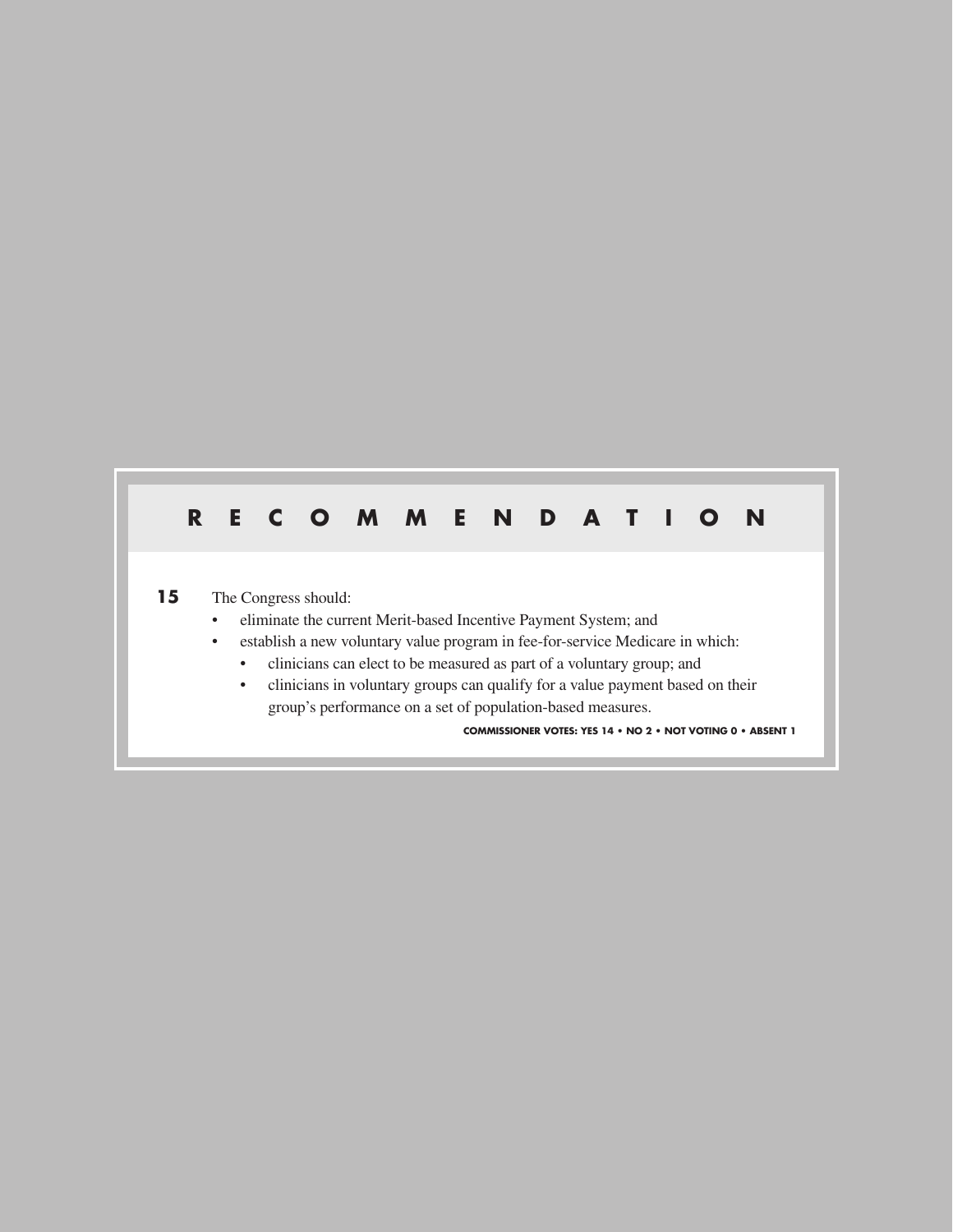# C H A P T E R **15 A P 15 A P 15 A P 15 A P 15 A P 15 A**

# **Moving beyond the Merit-based Incentive Payment System**

### **Chapter summary**

Recognizing that an enacted public policy is not fulfilling its intended goals and therefore calling for its elimination is complex and must be carefully considered. For example, the sustainable growth rate (SGR) system, which was intended to limit growth in Medicare fee schedule spending to a formula based on gross domestic product, started in 1999, was repeatedly overridden by the Congress between 2003 to 2014 and was not eliminated until the Medicare Access and CHIP Reauthorization Act of 2015 (MACRA). The Commission supports the elements of MACRA that repealed the SGR and encouraged comprehensive, patient-centered care delivery models such as advanced alternative payment models (A–APMs).

Notwithstanding that specific support, the Commission has concluded that one part of MACRA, the Merit-based Incentive Payment System (MIPS), will not fulfill its goals and therefore should be eliminated. The Commission did not reach this conclusion hastily. We first examined options for improving MIPS as it was implemented, and we provided constructive feedback as CMS established rules for the first two years of the program (Medicare Payment Advisory Commission 2017a, Medicare Payment Advisory Commission 2016a, Medicare Payment Advisory Commission 2016b). However, as we continued to explore the issue in a deliberative process laid out in several Commission reports to the Congress, we determined that, from the Commission's perspective, the basic design of MIPS is fundamentally

### **In this chapter**

- MIPS will not be successful
- MIPS should be eliminated
- A new direction for rewarding clinician quality: A voluntary value program
- Conclusion and recommendation
- Appendix: Design elements for a voluntary value program: An illustrative model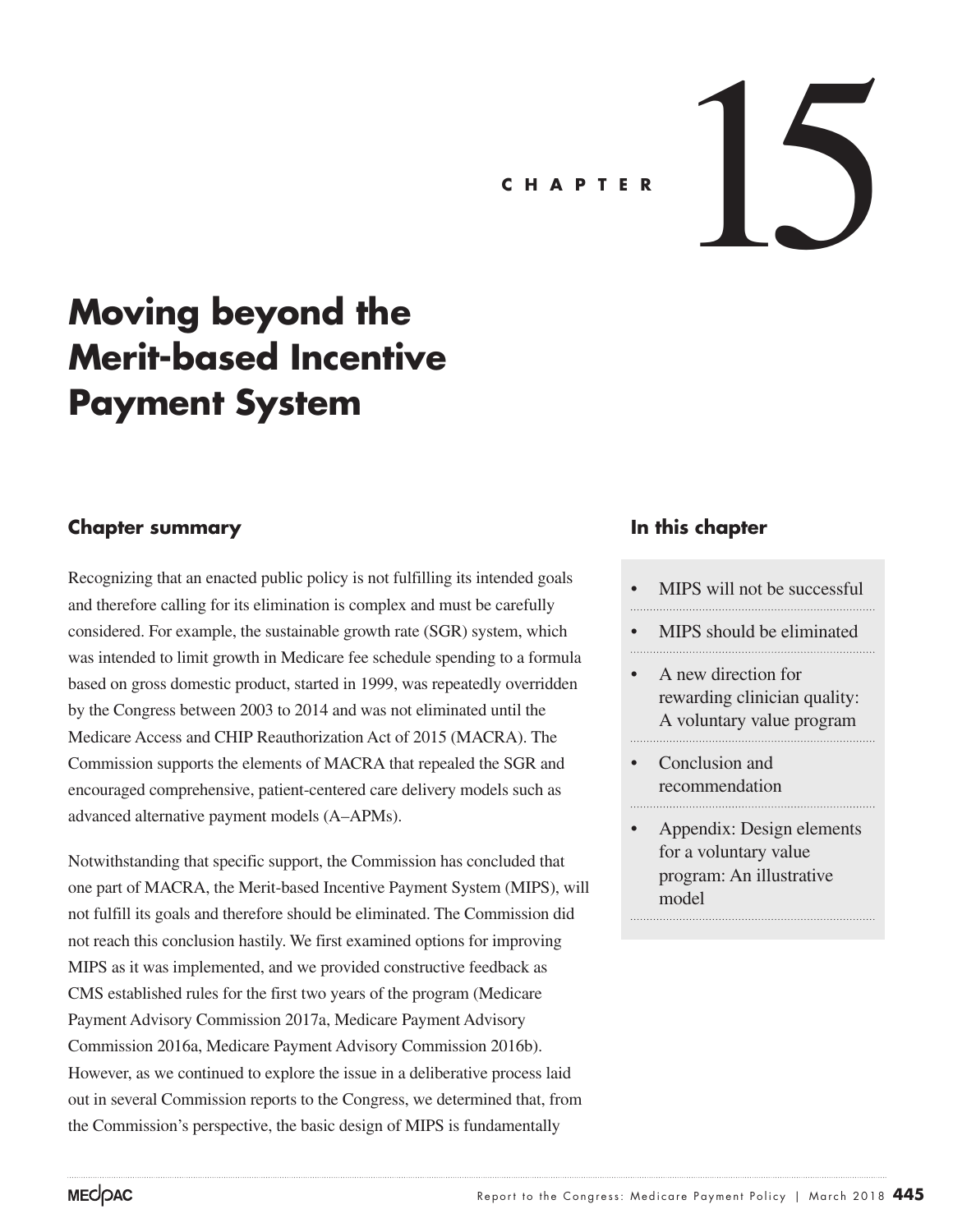incompatible with the goals of a beneficiary-focused approach to quality measurement (Medicare Payment Advisory Commission 2017b, Medicare Payment Advisory Commission 2016c).

The basic design principle of MIPS is that clinician quality of care and payment adjustments for quality can and should be determined primarily at the individual clinician level, based on measures that clinicians themselves choose to report. But a system built on this design will be inequitable because clinicians will be evaluated and compared on dissimilar measures. In addition, many clinicians will not be evaluated at all because, as individuals, they will not have a sufficient number of cases for statistically reliable scores. (In fact, CMS estimates that over half of clinicians will be exempt from MIPS reporting and payment adjustments.) Further, the design is at odds with the fact that quality outcomes for patients—the principal objective of any value improvement program—are determined primarily through the combined efforts of many providers rather than by the actions of any one clinician.

It is this underlying conception of how best to improve quality that is most essential. It is a core Commission principle for value-based purchasing programs that clinical outcomes, patient experience, and cost must be evaluated together and that these measures are dependent on the totality of the delivery system that produces them. It can be difficult to put this principle in operation given the uncoordinated nature of fee-for-service (FFS) payment, but it can be done. However, MIPS, by design, does not satisfy this principle. The Commission believes that the MIPS program impedes the movement toward high-value care. MIPS will not succeed in helping beneficiaries choose clinicians, in helping clinicians collectively change practice patterns to improve value, or in helping the Medicare program to reward clinicians based on value.

Much of the design of MIPS is based on predecessor Medicare programs that have generally not been successful at improving population outcomes or substantively improving care processes. In addition:

- MIPS imposes a significant reporting burden on clinicians (estimated by CMS as over \$1.3 billion in the first year).
- MIPS scores are not comparable among clinicians because each clinician's composite MIPS score will reflect a mix of different, self-chosen, measures.
- MIPS is complex and inequitable, with different rules for clinicians depending on location, practice size, and other factors; it exempts more clinicians than will participate.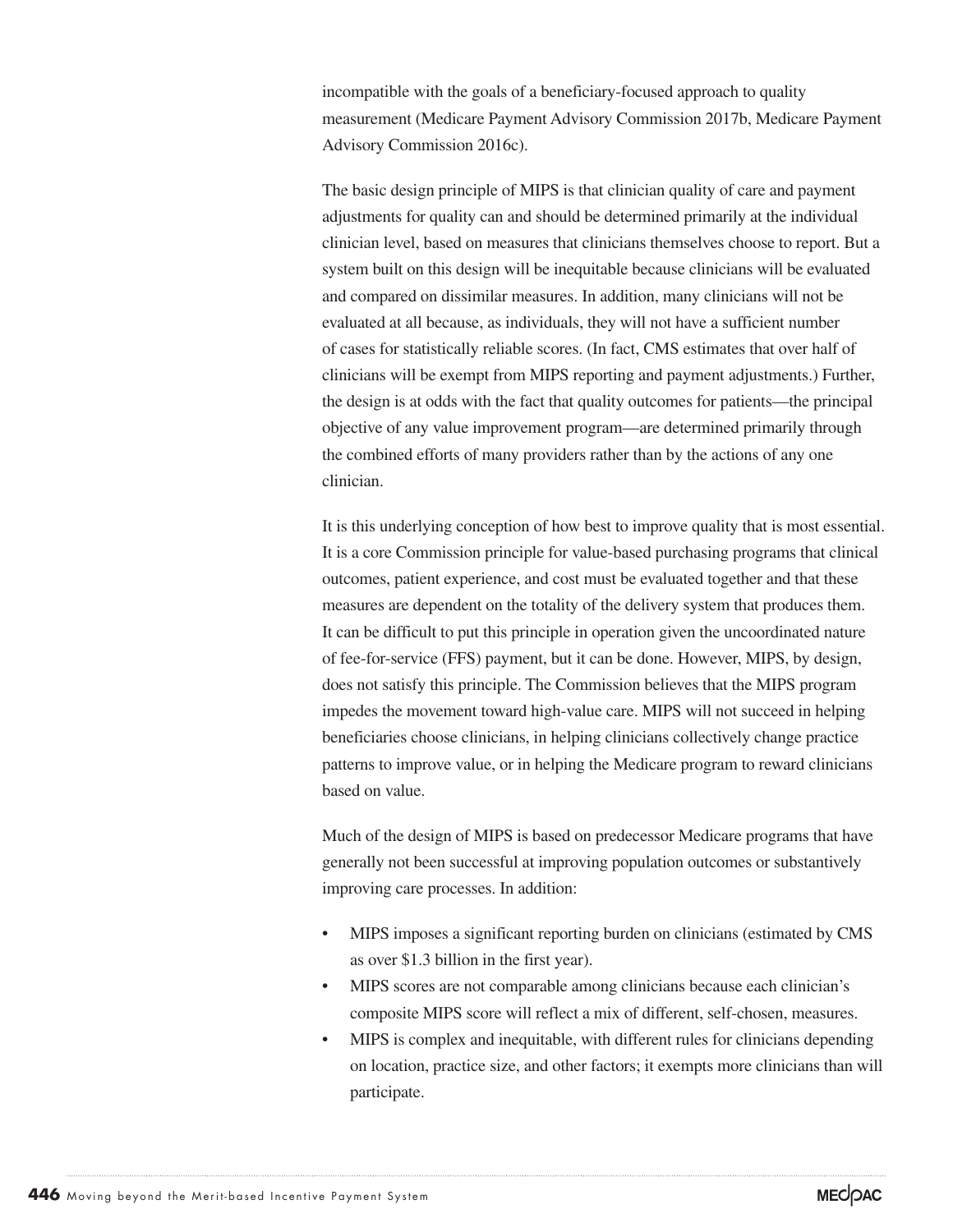• MIPS-based payment adjustments will be small in the first years, providing little incentive, and then arbitrary and possibly very large in the later years, creating significant financial uncertainty for clinicians.

Moreover, MIPS will encourage clinicians to focus on selecting measures on which they expect to do well (rather than focusing on improving patient outcomes) and to remain in traditional FFS in bonus-only payment models that will increase their probability of getting high MIPS scores (instead of joining meaningful A–APMs with both risk and reward).

For these reasons, the Commission recommends that the Congress eliminate the current MIPS program as soon as possible. At the same time, the Commission believes that traditional Medicare FFS payment should have a value-based payment component. Thus, we recommend creating a new clinician value-based purchasing program—a voluntary value program, or VVP—to take its place. The VVP recommendation reflects a conceptual direction (not yet a detailed design) for rewarding clinician quality in Medicare FFS according to the core quality principle developed by the Commission; however, we are prepared to engage in a more detailed development of a VVP should the Congress pursue these recommendations.

Some have argued that a new program such as MIPS should be given a chance to succeed and that clinicians and CMS have already invested considerable resources in preparing for it. However, the Commission believes that MIPS cannot succeed in meeting the goal of reliably measuring and rewarding clinician quality, in part because it is based on predecessor Medicare clinician incentive systems and measures that did not work in the past and are not likely to work in the future. MIPS will continue to consume limited CMS and clinician time and resources, and the burden of MIPS will outweigh its value to Medicare beneficiaries, the Medicare program, and clinicians. Progress in a more useful direction is feasible. MIPS should be eliminated, and a VVP should be established to encourage clinicians to move in a more productive direction. ■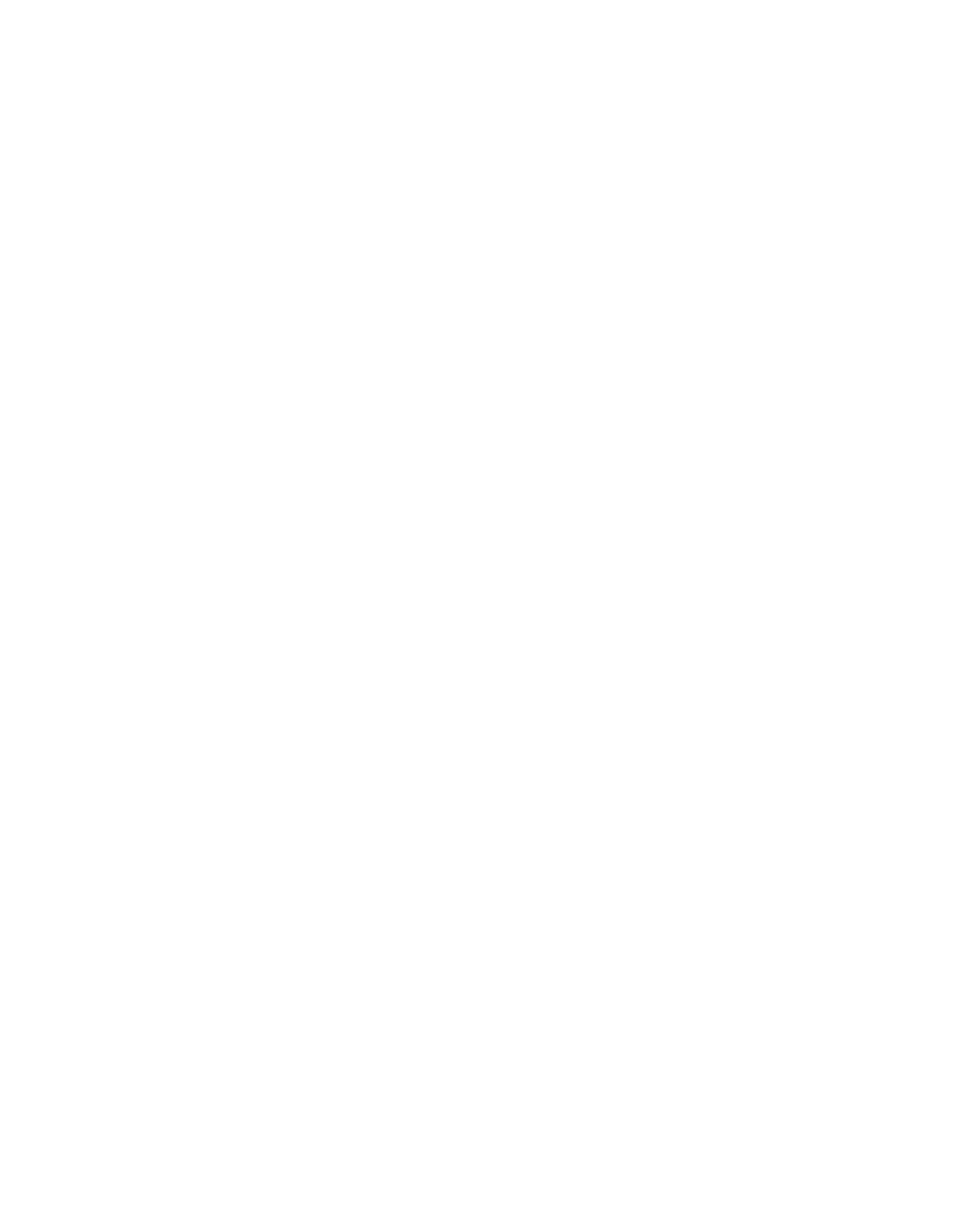# **Background**

From 1999 to 2015, payment updates under Medicare's physician fee schedule were governed by the sustainable growth rate (SGR) system, which set updates so that total spending would not increase faster than a target—a function of input costs, fee-for-service (FFS) enrollment, gross domestic product (GDP), and changes in law and regulation. Because annual spending generally exceeded these SGR parameters, payments to clinicians were scheduled to be reduced by ever-growing amounts starting in 2002. The Congress overrode these negative cuts in all but the first year they were scheduled.

Because of these overrides and volume growing in excess of per capita GDP, the resulting potential update reduction grew to a scheduled 21 percent in 2015, carrying with it a significant budgetary cost of either a continued override or repeal. The Medicare Access and CHIP Reauthorization Act of 2015 (MACRA) repealed the SGR system and created a fixed set of statutory updates for clinicians, which relieved the uncertainty clinicians faced under the SGR system.

MACRA also created two new policies—an incentive payment for qualifying participants in advanced alternative payment models (A–APMs) and the Merit-based Incentive Payment System (MIPS). CMS refers to these two programs collectively as the Quality Payment Program (QPP).

MACRA's incentive payments for clinicians participating in A–APMs were intended to encourage clinicians to move toward these models. A–APMs generally require participating entities to assume financial risk for their patients, which creates incentives for providers to improve care coordination and quality while controlling cost growth.1 The Commission generally supports this and other elements of MACRA designed to move toward comprehensive, patient-centered care delivery models.

Under the QPP, clinicians remaining in traditional FFS Medicare (i.e., not joining an A–APM) are subject to additional reporting and payment requirements through MIPS. MIPS is a system that calculates individual clinicianlevel or group-level payment adjustments based on four areas—quality, advancing care information (ACI—or meaningful use of electronic health records), clinical practice improvement activities (CPIA), and cost. In MIPS, CMS assesses clinician performance for the first three MIPS categories using measures that clinicians themselves choose and report (Table 15-1, p. 450). Cost is calculated by CMS. Performance scores are then used to adjust payments two years later. For example, each clinician (or group) will receive a composite score based on 2017 performance in these four areas (although cost will be weighted at zero), and that score will be used to adjust the clinician's total Part B revenue for the 2019 payment year.

The Bipartisan Budget Act of 2018 (BBA) made a number of changes to MIPS, including continued flexibility for CMS to set performance thresholds and adjust weights for the first five years of the program. The text below was drafted before the BBA was enacted and so does not reflect those changes.

The upward and downward MIPS payment adjustments are capped but grow over time, starting at +/– 4 percent in 2019 and increasing to +/– 9 percent by 2022. Payment increases may be larger than these percentages due to a scaling factor (to make the basic MIPS adjustments budget neutral) and an exceptional performance bonus. The basic MIPS adjustments are budget neutral, but MACRA also appropriated an additional \$500 million in annual funding for exceptional performance in MIPS.

MIPS repurposes the prior Physician Quality Reporting System (PQRS), physician value-based payment modifier (VM), and meaningful use of electronic health record (EHR) programs into one program. Specifically, the MIPS quality measures are largely the same as those used in PQRS and the VM, and MIPS's ACI category is substantively similar to the prior EHR meaningful use program (Figure 15-1, p. 451). The Physician Quality Reporting Initiative (PQRI) and the EHR incentive payment programs were positive payment incentive programs. The e-prescribing and PQRS programs were initially payment incentives that became payment penalty programs. EHR meaningful use was a penalty program only. The valuebased payment modifier was budget neutral.

### **MIPS will not be successful**

A major effort is underway by CMS, clinicians, medical societies, quality improvement organizations, and EHR vendors to fulfill the MIPS requirements. But over the past two years, the Commission has come to the conclusion that MIPS is profoundly flawed. It will not succeed at its stated goals of increasing payment for high-value clinicians or reducing payment for low-value clinicians. Nor will it succeed as an incentive program designed to improve clinician practice patterns. With the sheer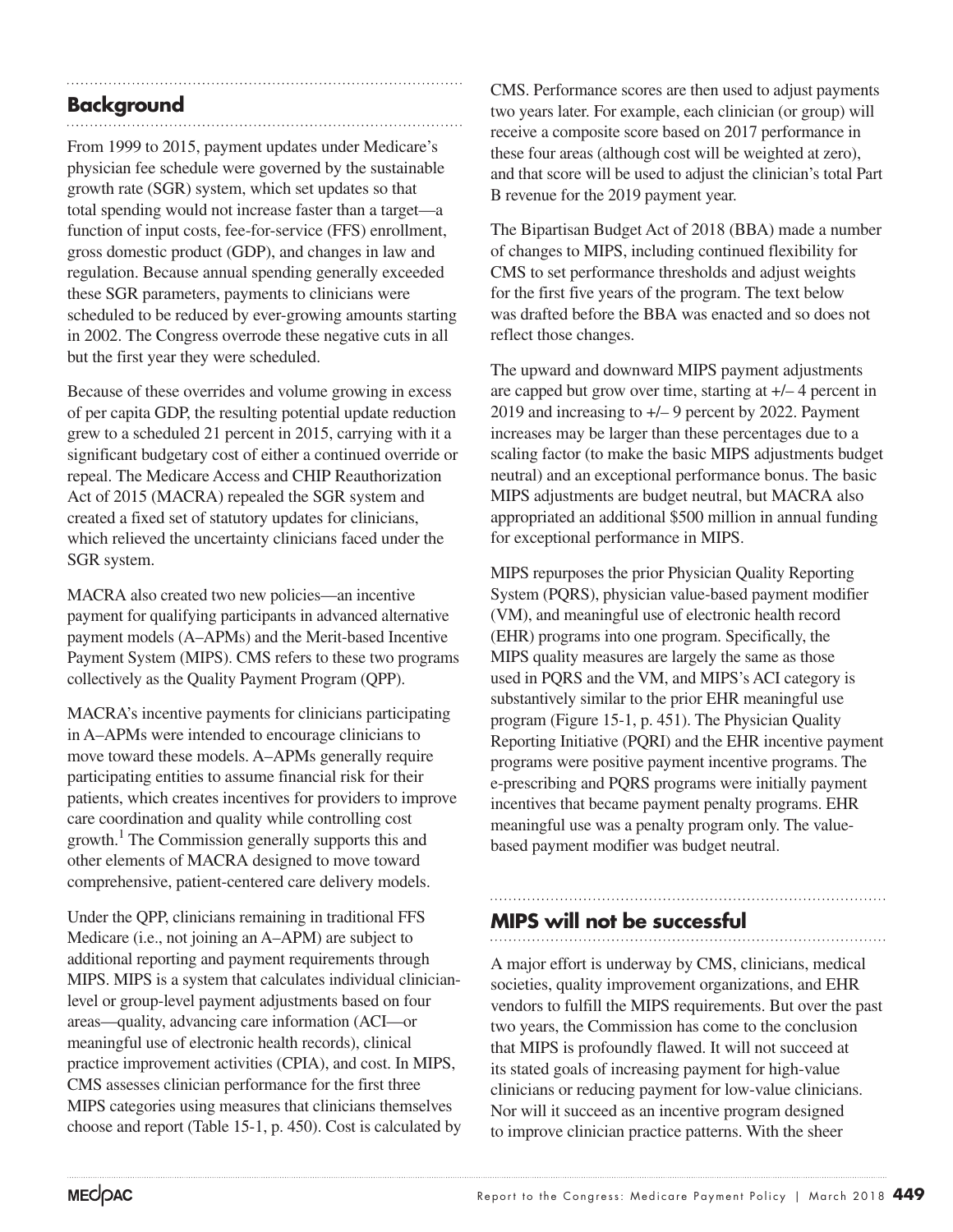### **15–1 MIPS reporting requirements and weights in 2017 and 2018 reporting years**

| <b>MIPS</b><br>category | <b>Required measures</b>                                                                                                                                     | Weight in 2017<br>(2019 payment year)                                                    | Weight in 2018<br>(2020 payment year)                                      |
|-------------------------|--------------------------------------------------------------------------------------------------------------------------------------------------------------|------------------------------------------------------------------------------------------|----------------------------------------------------------------------------|
| Quality                 | 6 measures chosen by clinician (from MIPS<br>measure set of approximately 300 items) plus<br>optional patient experience survey for large<br>group practices | 60%                                                                                      | 50%                                                                        |
| <b>ACI</b>              | Clinician attestation of 11 to 15 activities done<br>using certified EHR                                                                                     | 25                                                                                       | 25                                                                         |
| <b>CPIA</b>             | Clinician attestation of 4 activities<br>(2 activities if certain circumstances apply)                                                                       | 15                                                                                       | 15                                                                         |
| Cost                    | Calculated from claims (Medicare spending<br>per beneficiary, total per capita costs (plus 10<br>episode-based cost measures for 2017 only))                 | 0<br>(Clinicians will receive feedback,<br>but measures will not be<br>used for payment) | 10<br>(Medicare spending per<br>beneficiary and total<br>per capita costs) |

Source: Centers for Medicare & Medicaid Services. Quality Payment Program Year 2 final rule overview. http://qpp.cms.gov.

complexity of the system, MIPS will be unlikely to present a true, objective assessment of clinician quality and thus may be worse than no measurement at all. Nevertheless, MIPS will create significant costs for both clinicians and the Medicare program.

Our concerns about MIPS are shared by others. Clinician and provider organizations have requested delays of various MIPS requirements (American Medical Association 2017). Researchers and other observers have echoed the concern that MIPS will not ultimately improve care for beneficiaries (Frakt and Jha 2017, Ginsburg and Patel 2017, McWilliams 2017, Schneider and Hall 2017). With greater specificity below, the Commission concludes that MIPS will not be successful and because of its underlying design cannot be fixed.

### **MIPS replicates flaws of prior value-based purchasing programs in Medicare**

The predecessor programs in Medicare repurposed for MIPS have generally not been successful at improving population outcomes or at substantively improving care processes. For example, two recent studies of the VM (which started applying to very large clinician groups

in 2015 and solo clinicians and groups of all sizes in 2017) found that its introduction was not associated with improvements in program measures (Joynt Maddox et al. 2017, Roberts et al. 2017).

A meta-analysis performed under contract to CMS's Office of the National Coordinator for Health Information Technology did not find persuasive evidence that the predecessor EHR meaningful use and EHR incentive payment programs led to quantifiably improved patient outcomes or reduced costs. Positive outcomes, when they occurred, were highly dependent on the type of information technology implemented and its functioning. Studies that evaluated EHR on the basis of efficacy (cost) were the least likely to find positive results (Rahurkar et al. 2015, Shekelle et al. 2014). On this basis, CMS does not assume that the MIPS requirements for clinicians to meet the ACI objectives will result in quantifiable improvements in quality or reductions in cost (Centers for Medicare & Medicaid Services 2017c).

CMS's estimate of clinician compliance costs with these predecessor programs is comparable with the first year of MIPS reporting—on the order of at least a billion dollars per year. But the effect on quality and cost were negligible.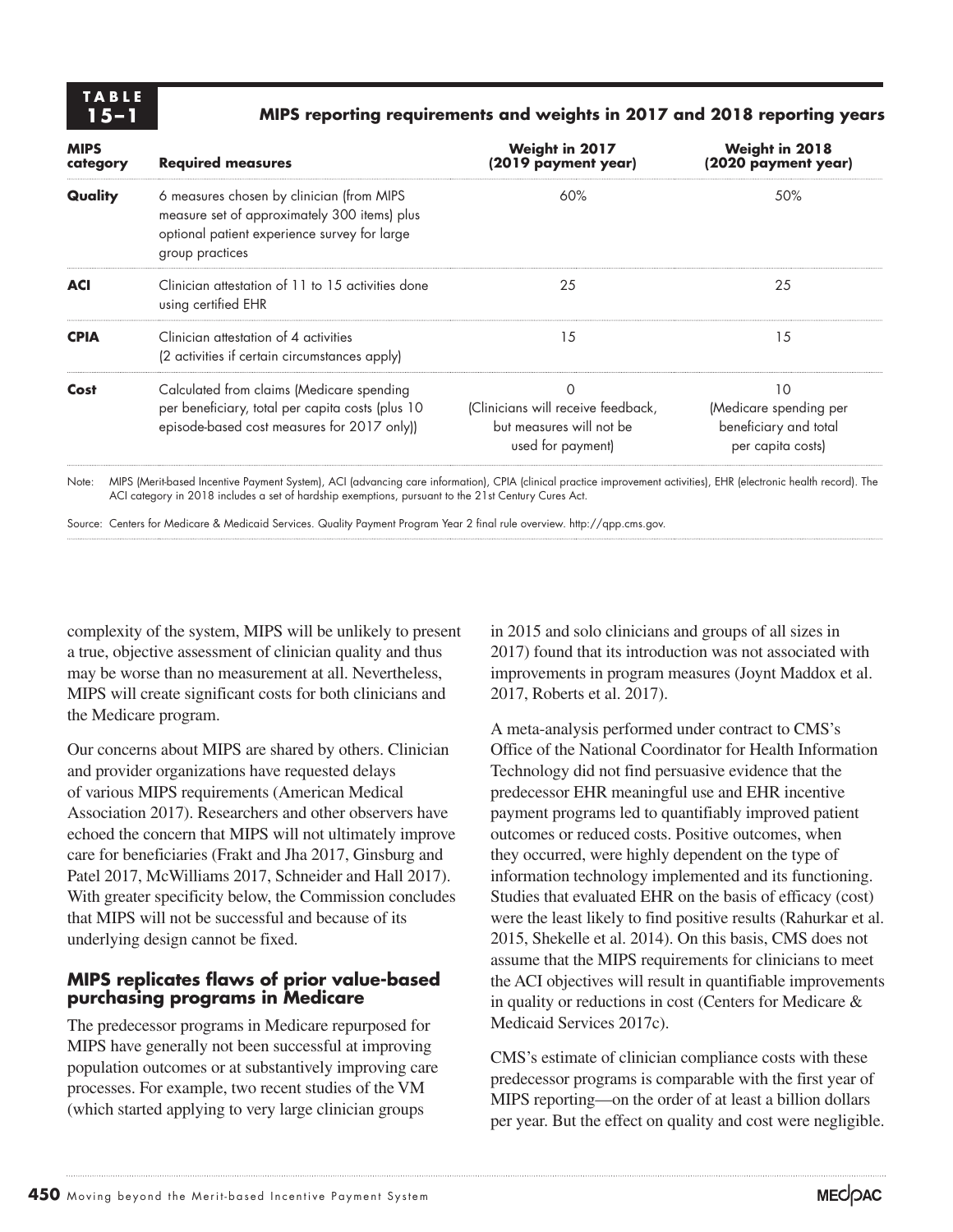

**Medicare's prior value-based purchasing programs for clinician services**



This negligible effect represents a significant outlay of expenditures and clinician time for programs that have not fundamentally improved the quality of care provided to Medicare beneficiaries.

It is unlikely that MIPS can succeed when prior efforts that used the same underlying structure have been unsuccessful. Further, none of the value-based purchasing program designs used in predecessor Medicare programs and repurposed for MIPS have been able to overcome the issue of small numbers of cases for measuring individual clinicians, a perennial issue in value-based purchasing for clinician services because it can make the results at the individual clinician level unreliable.

### **MIPS is burdensome and complex**

MIPS requires clinicians to report multiple quality measures, in addition to attesting to their activity in two categories: ACI and CPIA.<sup>2</sup> Clinicians can report to MIPS using five different reporting tools (plus an optional survey  $tool$ ). $<sup>3</sup>$ </sup>

The burden of this reporting on clinician practices is significant and quantifiable. For 2017, CMS estimated a total cost burden of \$1.3 billion for clinicians (Centers for Medicare & Medicaid Services 2016).<sup>4</sup> For 2018, CMS first estimated a burden of \$857 million and finalized

a burden estimate of \$694 million (primarily because more clinicians will be exempt from MIPS) (Centers for Medicare & Medicaid Services 2017c, Centers for Medicare & Medicaid Services 2016). In other words, in the first two years of the program, clinicians will spend \$2 billion implementing MIPS. And the burden will continue as long as MIPS is in place because it will continue to require substantial clinician reporting. This burden is especially notable because CMS has adopted a phased approach for QPP reporting in 2017 and 2018 that allows clinicians to report minimal amounts of quality, ACI, or CPIA data to avoid a penalty.

The Commission's quality principles hold that quality reporting for the Medicare program should not be burdensome for providers. But all measures used in MIPS for the quality, ACI, and CPIA categories require clinicians to report information to CMS; no data are extracted from claims.

Coupled with the burden for clinicians are the administrative requirements for CMS to collect and validate this information, calculate benchmarks, apply multiple special rules, apply special scoring, combine performance across multiple categories, reweight MIPS categories if necessary, and derive a composite performance score for each of the half a million clinicians subject to a MIPS adjustment each year.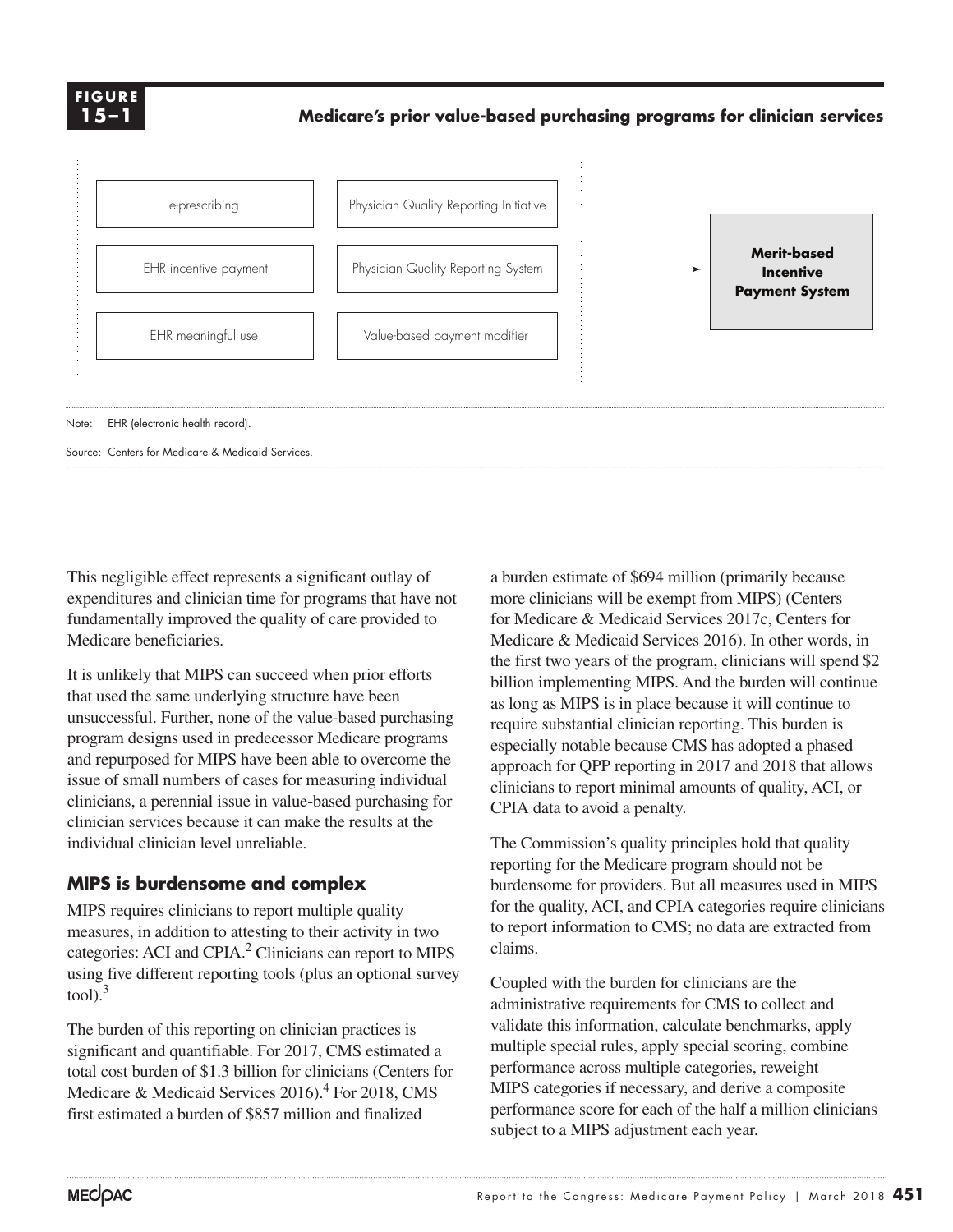### **MIPS information is unlikely to be meaningful**

The Commission believes that Medicare's value-based purchasing programs should address three areas of concern for the Medicare program: clinical quality, patient experience, and cost/value. The measures should be patient oriented, encourage coordination across providers and over time, and promote change in the delivery system. The measures used in MIPS do not meet these criteria. (The Commission believes that providers may choose to use more granular measures to manage their own quality improvement.)

The measures in MIPS are variable in their clinical appropriateness, their association with meaningful outcomes, and their emphasis on patient experience of care. In the MIPS measure set, only 31 percent of the measures and reporting method combinations are outcome measures, whereas 65 percent are process measures (4 percent are structure or efficiency measures). Many measures (of all types) have compressed performance of the 403 total MIPS measures and reporting method combinations in 2017, 113 meet CMS's definition of topped-out measures (Centers for Medicare & Medicaid Services 2017a).<sup>5</sup> But because in MIPS every clinician must report at least six measures, CMS has generally been reluctant to remove topped-out measures.

As an example, CMS will address only six topped-out measures in 2018 (by adjusting the scoring for these measures). CMS is proposing a four-year process for removing the remaining 107 topped-out measures from the MIPS measure set. This long time line is meant to avoid disadvantaging certain clinicians who would be reporting these measures. But in the meantime, additional clinicians can elect to report these measures.

In addition to the problem of topped-out measures, 145 of the 403 measure and reporting combinations have no benchmarks at all, meaning that clinician performance on these measures cannot be compared with a baseline performance level (Centers for Medicare & Medicaid Services 2017a). Furthermore, the MIPS measure set does not include many important aspects of quality. For example, the set lacks comprehensive measures assessing low-value care. And while Medicare beneficiaries face a particular vulnerability in transitioning across providers and settings, few quality measures used by the prior Medicare programs (and replicated in MIPS) assess these transitions (Medicare Payment Advisory Commission 2012).

Finally, the measures that clinicians have been reporting to Medicare do not help patients choose among clinicians. Although CMS has been collecting self-reported quality data from clinicians for over a decade, Medicare's Physician Compare website contains very little quality information available to the public at the individual clinician (or group) level.

For the new category, CPIA, clinicians can choose from a list of 93 activities that clinicians attest to doing to get full credit. Some of the CPIA activities reflect basic standards of care (e.g., training in care coordination) or lack evidence to demonstrate that they will improve quality of care. Some activities also overlap with the quality component of MIPS. For example, one of the activities is participation in the Consumer Assessment of Healthcare Providers and Systems® (CAHPS®) patient experience survey.<sup>6</sup> As a result, clinicians could use some activities to satisfy multiple MIPS requirements. Other activities such as participating in a medical home have mixed evidence on their effectiveness (Friedberg et al. 2014, Schwenk 2014).

### **MIPS performance scores will not be easily interpreted or comparable across clinicians**

CMS will derive composite performance scores for each measure in each category based on the distribution of performance scores only for other clinicians who reported the same measure using the same method (subject to a minimum case size for calculating the benchmark and the performance score). In other words, clinicians who achieve the same performance level on the same quality measure can receive a different score based on the method with which they choose to report (e.g., by means of a registry or EHR). In addition to being inequitable, this design further exacerbates the small-numbers problem for any given measure and adds to the overall complexity of the program. Each clinician will get a composite MIPS score reflecting a mix of different measures because clinicians choose which six measures to report. By construction, the composite quality score will not be comparable across clinicians.

### **MIPS contains many special rules, and a significant share of clinicians are exempt**

CMS has established special rules for how many measures must be reported (and the resulting scoring of those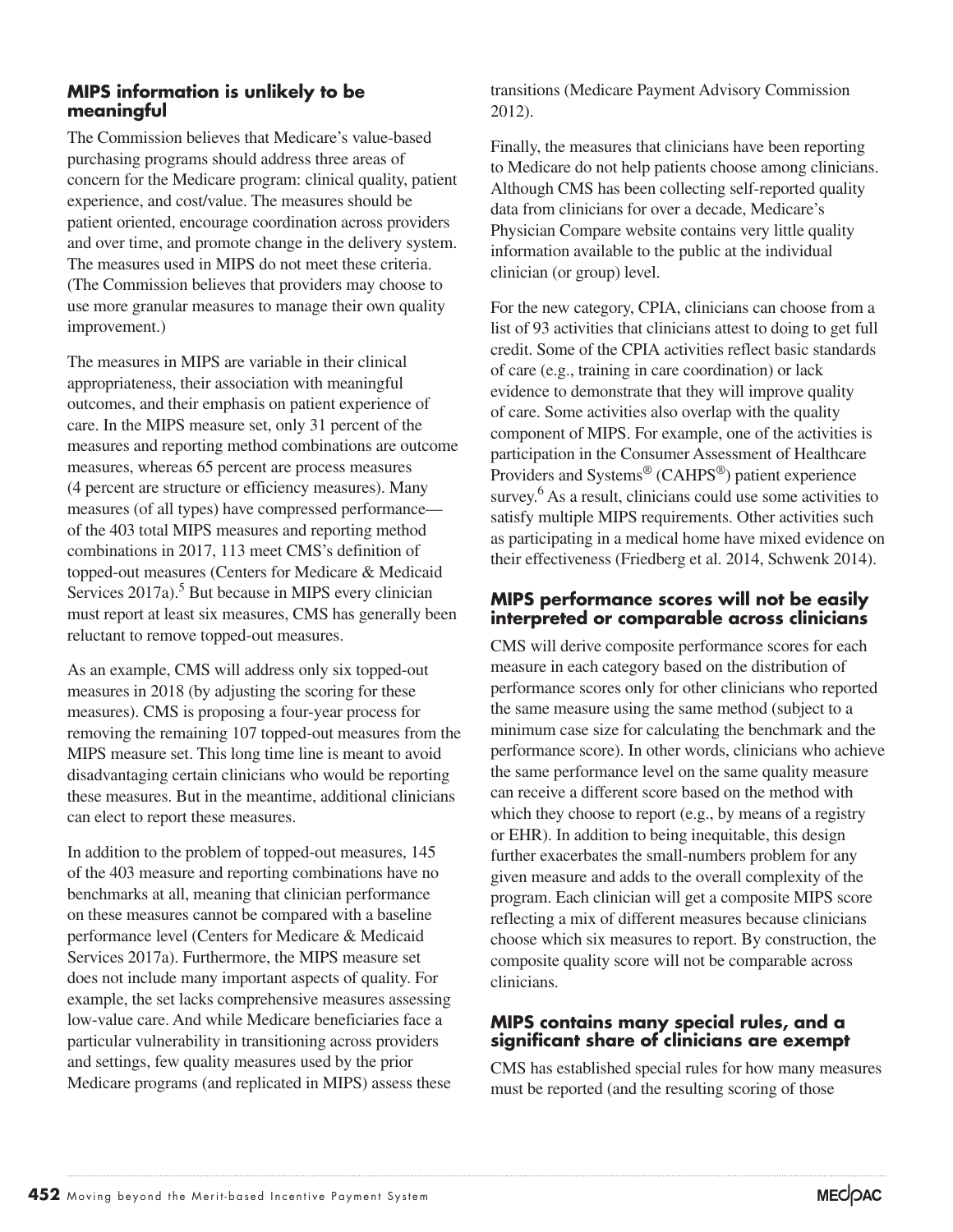measures) for the following clinicians and clinician groups:

- participants in certain Center for Medicare & Medicaid Innovation (CMMI) models deemed to be "MIPS Alternative Payment Models (APMs),"7
- small practices (15 or fewer clinicians),
- practices in health professional shortage areas,
- non-patient-facing clinicians,
- clinicians in rural areas,
- clinicians practicing primarily in facilities,
- clinicians who report measures without benchmarks, and
- clinicians who report measures below the minimum size threshold.

Separately, CMS has also established policies to increase total performance scores for clinicians:

- with complex patients (measured by both average hierarchical condition category (HCC) score and the share that are dually eligible for both Medicare and Medicaid);
- in rural areas:
- in small practices (15 or fewer clinicians);
- who improve their composite quality or cost performance score over time (which can be achieved by reporting different quality measures each year); and
- who report high-priority quality measures, use certain EHR technology, report to public health agencies or clinical data registries, or are in certain types of medical homes.

While there may be good reasons to consider the issues raised above, we believe that the effect of all of these special rules and performance increases will be a MIPS score that has very little connection to value and is not comparable across clinicians.

In addition, clinicians in certain categories are exempt from MIPS reporting: clinicians in the first year of Medicare participation, clinicians in certain specialties that have been excluded from prior value-based purchasing programs (such as podiatrists), and clinicians meeting a

low-volume threshold. CMS has used this low-volume threshold to exempt a significant share of clinicians from MIPS reporting and payment adjustments altogether. In total, a higher number of Medicare-billing clinicians are exempted in the second year as compared with the first (Table 15-2, p. 454). In other words, some clinicians who would have been required to report in 2017 may no longer be required to report in 2018.

### **MIPS scores will be very high for most clinicians, limiting CMS's ability to differentiate performance**

Under the current MIPS scoring mechanism, clinicians have an incentive to select quality measures that they believe can maximize their score. Although the details of the scoring methodology vary by year, this maximizing could be accomplished, for example, by reporting toppedout measures, reporting measures through relatively less commonly used reporting methods, or reporting measures with no benchmarks.<sup>8</sup> CMS has also made explicit decisions elsewhere in the program to help clinicians receive very high performance scores. For example:

- For clinicians who report more than six quality measures, CMS will count the six highest-scoring measures.
- For clinicians who could qualify for facility-based scoring, CMS will allow clinicians to see their scores first and then elect whether to use the facility scoring.
- CMS will select the higher of the two scores for participants reporting through two group practices (for example, a clinician billing under two taxpayer identification numbers).
- The MIPS scoring methodology allows points to total over 100 percent in three out of four MIPS categories in 2018 (and CMS will cap each MIPS category score at 100 percent).

### **Low thresholds in the first two years of the program will result in minimal payment adjustments**

Despite the significant effort involved to report (and the resulting complexity of CMS's calculation of MIPS scores), most clinicians in 2017 and 2018 will receive minimal payment adjustments. This result is attributed to two factors: the maximized performance scores and CMS's decision to set the MIPS performance threshold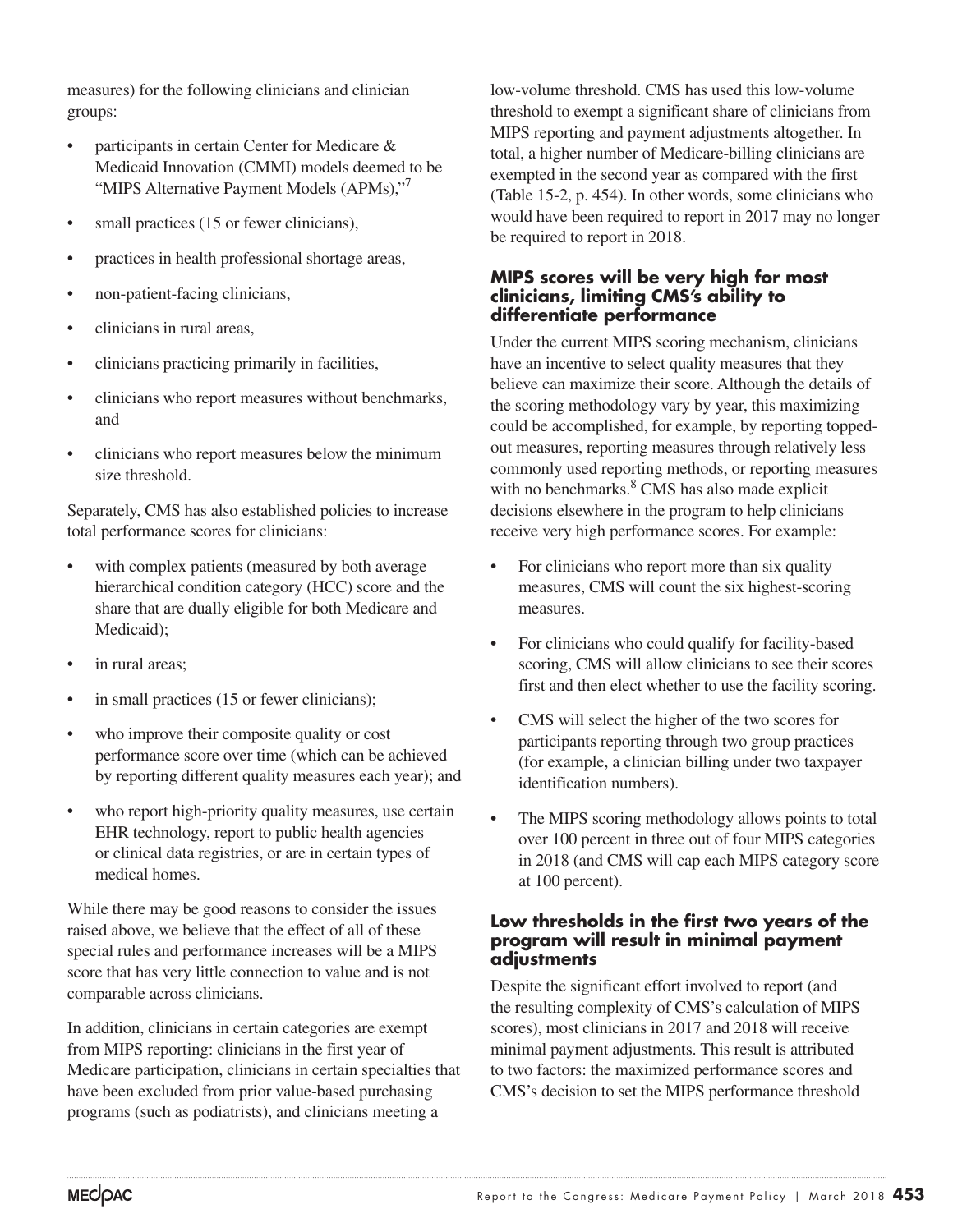**TABLE**

### **15–2 Estimated number of clinicians subject to and exempt from MIPS, 2017 and 2018 reporting years**

|                                           | 2017                                                                                        | 2018                                                                                        |
|-------------------------------------------|---------------------------------------------------------------------------------------------|---------------------------------------------------------------------------------------------|
| Total number of Part B-billing clinicians | 1.380.000                                                                                   | 1,548,000                                                                                   |
| Exempt: Low volume                        | 384,000<br>(Less than \$30,000 in Medicare payments<br>per year or fewer than 100 patients) | 540,000<br>(Less than \$90,000 in Medicare payments<br>per year or fewer than 200 patients) |
| Exempt: A-APM-qualifying participants     | 70,000 to 120,000                                                                           | 185,000 to 250,000*                                                                         |
| Exempt: Other reasons                     | 285,000                                                                                     | 315,000                                                                                     |
| Required to participate in MIPS           | 600,000 to 640,000                                                                          | 445,000 to 510,000*                                                                         |

Note: MIPS (Merit-based Incentive Payment System), A–APM (advanced alternative payment model). This table has been updated to reflect CMS's final rule for the 2018 reporting year. By statute, clinicians in the first year of Medicare participation and clinicians in certain specialties are exempt from MIPS. \*In the regulatory impact analysis included in the 2018 final rule, CMS estimates that 71,000 clinicians would be exempt because they are A–APM participants in 2018 but states that, based on future administrative action, it expects the number of A–APM-qualifying participants in 2018 to total 185,000 to 250,000 clinicians. Therefore, the number of clinicians required to participate in MIPS in this table is calculated from other numbers in the table and differs from the figure shown in CMS's regulatory impact analysis.

Source: Centers for Medicare & Medicaid Services 2017c; Centers for Medicare & Medicaid Services 2016.

at a very low level for the first two years (i.e., 3 and 15 points, respectively, out of 100), well below where most clinicians' scores are expected to be.

As a result, almost everyone—95 percent in 2017 and 97 percent in 2018—in the first two years of the program will receive either a neutral or positive adjustment (Table 15-3) (Centers for Medicare & Medicaid Services 2017c, Centers for Medicare & Medicaid Services 2016). Because the basic MIPS adjustments are budget neutral, if there is a small penalty pool that must be spread across a significant number of clinicians who cleared the bar, the overall positive increases will be minimal—much less than 1 percent.

### **In later years, small differences in performance will be magnified into large differences in payment adjustments**

In subsequent years, small differences in MIPS scores will be magnified into substantial differences in payment adjustments. The statute requires that CMS set the MIPS performance threshold at the mean or median in the 2019

reporting year—that is, much higher than the levels in the first two years. In addition, the maximum negative adjustment rises from –4 percent in the 2017 reporting year to –9 percent in the 2019 reporting year. As a result, many more clinicians will pay a penalty, and the penalty will be larger. Because the base MIPS adjustments are budget neutral and proportionally fewer clinicians will receive positive adjustments than in the first two years, the positive adjustments will also increase.

Given that many clinicians are likely to have extremely high MIPS scores, small differences in MIPS performance scores will result in large differences in payment adjustments. For example, if the mean or median MIPS performance score is 90 points out of 100, clinicians with a score of 90 points would receive no payment adjustment, and clinicians with a score of 100 points would receive the maximum MIPS payment adjustment (in 2019) of 7 percent, plus the maximum MIPS exceptional performance bonus. In other words, a clinician with a score just 10 points higher than average could receive a payment adjustment that could be as high as 22 percent, including the exceptional performance bonus.<sup>9</sup>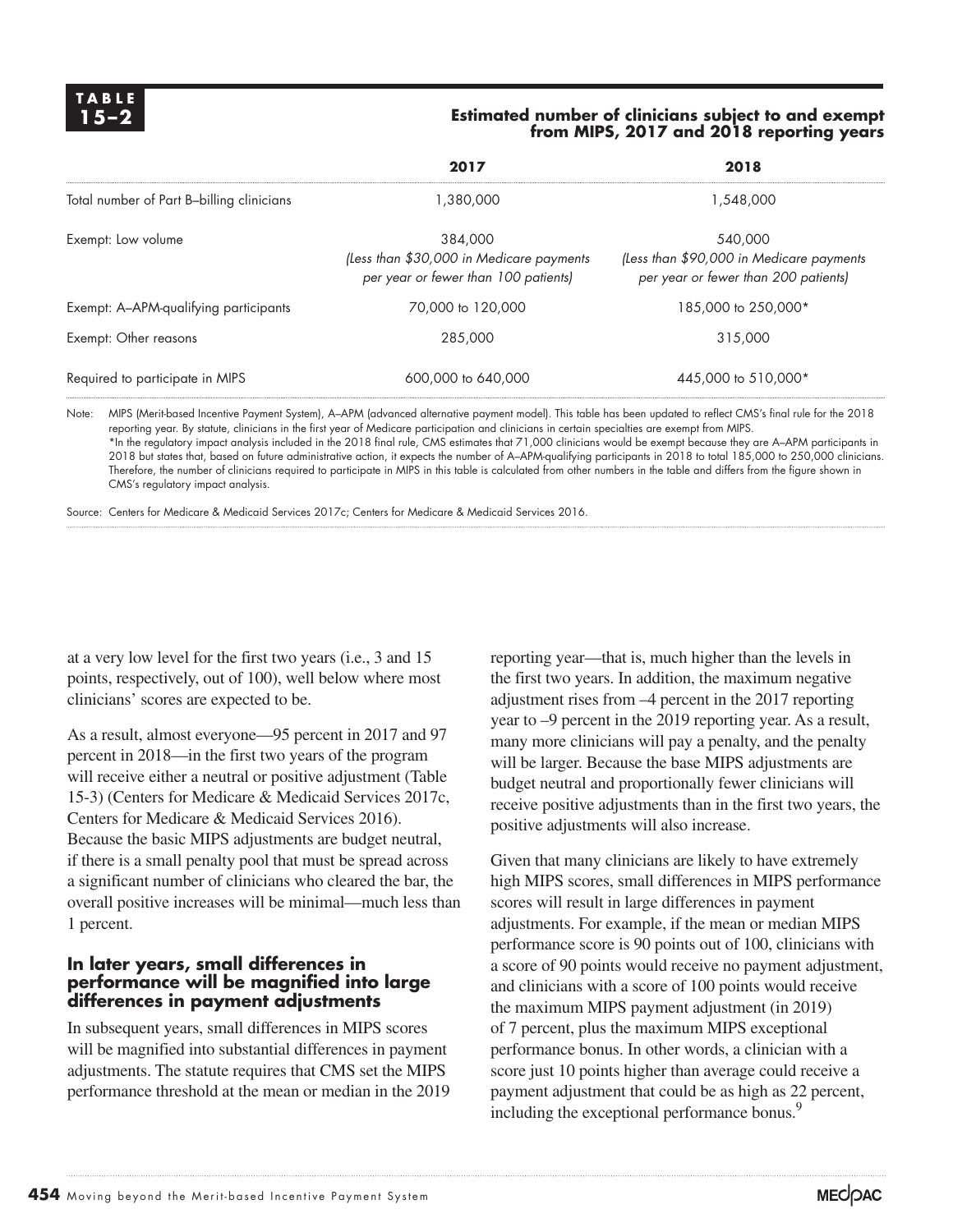### **15–3 Performance thresholds and estimated impact for MIPS clinicians, 2017 and 2018 reporting years**

|                                                               |           | 2018      |
|---------------------------------------------------------------|-----------|-----------|
| <b>Regulatory performance thresholds (points out of 100)</b>  |           |           |
| MIPS performance threshold                                    | 3 points  | 15 points |
| MIPS exceptional performance threshold                        | 70 points | 70 points |
| <b>Estimated impact for MIPS clinicians</b>                   |           |           |
| Share receiving a negative adjustment                         | .5%       | 3%        |
| Share receiving a neutral or positive adjustment              | 9.5       | 97        |
| Share of those receiving a positive adjustment also receiving |           |           |
| MIPS exceptional performance bonus                            | N/A       | 74        |

Note: MIPS (Merit-based Incentive Payment System). CMS did not publish an estimate of the share of MIPS participants receiving the exceptional performance bonus in 2017. CMS did not release an estimate of clinicians receiving positive versus neutral adjustments.

Source: Centers for Medicare & Medicaid Services 2017c; Centers for Medicare & Medicaid Services 2016.

Because of the way that MIPS adjustments are to be derived and calculated after 2018, small changes in performance that are clinically irrelevant could result in large changes in payment. This feature also raises a significant policy concern: The potential for positive adjustments in MIPS may be so high that staying in FFS appears more attractive for clinicians than moving to A– APMs. This concern is not theoretical. Under Medicare's current value-based payment modifier, certain clinician practices received very large payment adjustments; in 2017, 69 practices received payment bonuses equivalent to over 77 percent of their FFS payments.

# **MIPS should be eliminated**

The Commission concludes, based on this analysis, that MIPS impedes the movement toward high-value care (Medicare Payment Advisory Commission 2017a, Medicare Payment Advisory Commission 2017b, Medicare Payment Advisory Commission 2016a, Medicare Payment Advisory Commission 2016b, Medicare Payment Advisory Commission 2016c). MIPS will not succeed in helping beneficiaries choose clinicians, helping clinicians change practice patterns to improve value, or helping the Medicare program reward clinicians based on value.

Our critique of MIPS should not be misinterpreted. The Commission understands the importance of individuallevel clinician performance measurement and the importance of process measures. Process improvement activities can have a significant impact on overall health outcomes. There continues to be a role for process measures, individual-level performance assessment, and measures that vary by clinician practice or specialty. All these elements are key to quality improvement programs run by clinician groups and others, and they can help patients choose a clinician consistent with their preferences.

However, we do not believe that individual-level process measures should be used by the national Medicare program to move trust fund dollars among individual Medicare clinicians. There is a different standard for data completeness, comparability, lack of bias, and universality if the measures are being used for internal quality improvement, confidential reporting, or public reporting. But when measures are used to allocate funding, they must be comparable, statistically robust, and universal. MIPS fails to meet these standards. More fundamentally, from the Commission's perspective, the central tenets of MIPS are fundamentally incompatible with the goals of a beneficiary-focused approach to quality measurement. MIPS assumes that clinician quality can and should be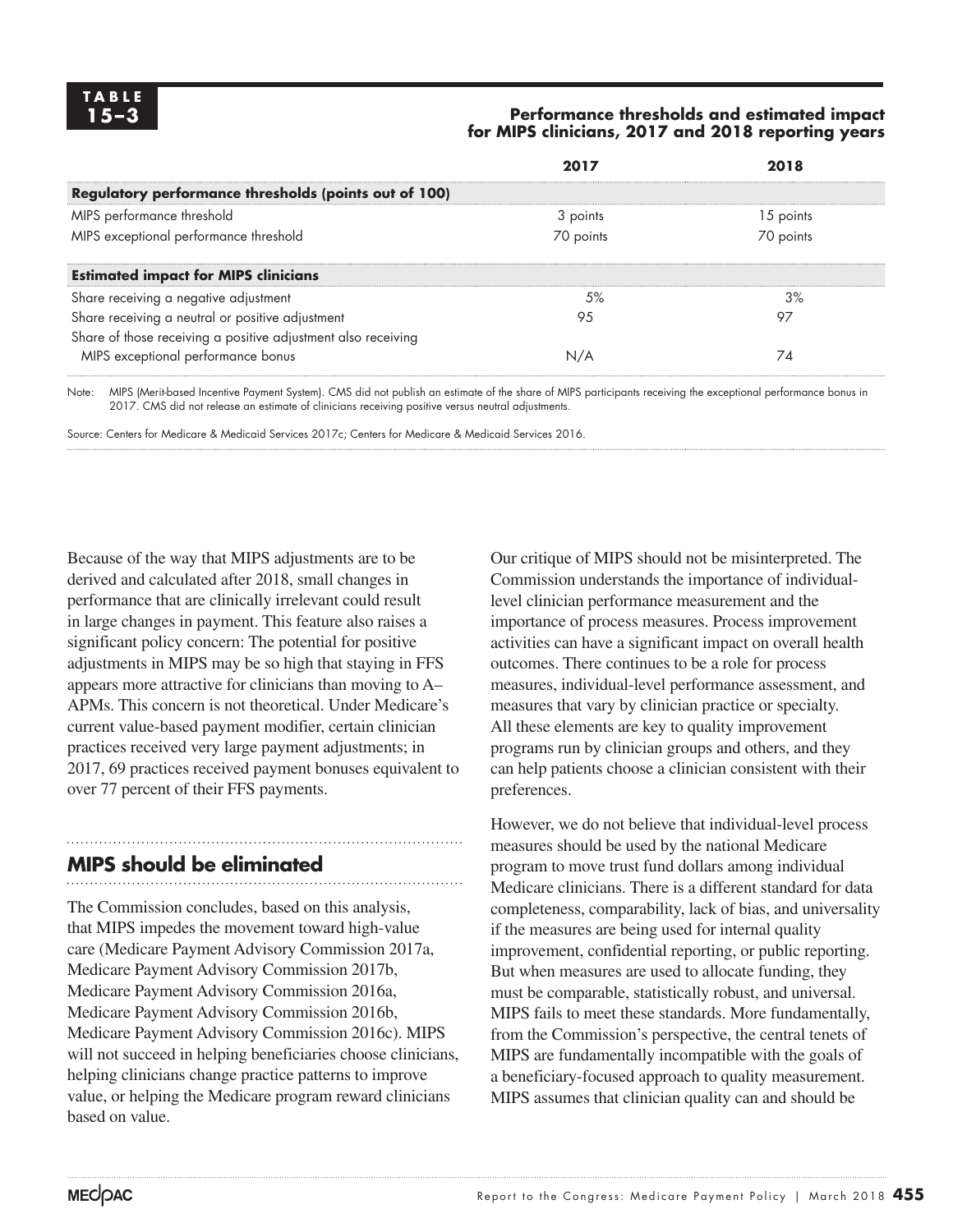determined primarily at the individual clinician level. This orientation sends the wrong signals about quality and value. It treats quality of care as isolated and siloed, rather than what it generally is today—the result of the combined efforts of multiple clinicians.

The Commission does not come to this conclusion lightly. After MACRA was passed, we raised concerns about MIPS and spent a significant amount of time attempting to identify ways to substantively improve the system within its current framework (Medicare Payment Advisory Commission 2017a, Medicare Payment Advisory Commission 2016a, Medicare Payment Advisory Commission 2016b). However, as CMS has issued regulations implementing the first two years of the program, the true complexity and unworkability of MIPS has become clear.

As a result, the Commission recommends that the current MIPS be eliminated. This recommendation addresses only MIPS—not the other parts of MACRA that repealed the SGR, established statutory updates, and created an incentive payment for A–APM participation.

Time is of the essence for eliminating MIPS. Clinicians are reporting and participating in activities in 2018 that will affect the 2019 and 2020 payment years, and more clinicians may be subject to its requirements in future years. And while CMS has used its flexibilities to phase in requirements for the first two years, provider groups have requested that these flexibilities continue for an additional three years (American Medical Association 2017). But CMS will still be calculating scores and making payments during this time (although the base MIPS adjustments would likely be smaller on average than they would be otherwise, as they are in 2017 and 2018).

If history is any guide, once the apparatus for MIPS is established and up and running, the process will have its own momentum, and it will become even more difficult to substantially change or improve the program. Furthermore, the longer the program continues, the signals that MIPS sends will continue. We do not agree with those signals: that clinicians should pick measures to report on which they expect to do well (rather than focusing on the totality of patient care), that quality measures should emphasize processes (instead of outcomes), that clinicians should join bonus-only payment models that would increase their possibility of scoring highly (rather than joining meaningful models with risk and reward), and

that completing check-the-box activities is a reasonable performance measure (instead of adopting meaningful practice improvements that work for clinicians' practices and improve care for their patient populations).

# **A new direction for rewarding clinician quality: A voluntary value program**

The Commission has determined that MIPS should be replaced by a value component for clinician services in Medicare FFS. Such a program should conform to the Commission's principles for measuring quality: It should encourage coordination across providers and time, promoting change in the delivery system; include population-based measures such as outcomes, patient experience, and value; and give rewards based on clear, absolute, and prospectively set performance targets. In addition, the program should not be overly burdensome for providers.

The Commission believes that all parties in the health care delivery system have a role in improving the quality of care provided to Medicare beneficiaries. In addition, there should be a value component at every level of Medicare payment so that all providers—including clinicians—face an aligned set of signals across the program. Consistent signals are especially important in FFS payment, which emphasizes the individual activities that providers engage in and places less emphasis on the totality of patient outcomes, cost, and experience.

Yet the very nature of Medicare's payment system for clinician services complicates the creation of a value-based purchasing program. To a unique extent in traditional Medicare, clinician services are isolated, with, in most cases, no single decision maker (such as an accountable care organization (ACO) governing board or large multispecialty practice) assuming responsibility for the totality of the patient's experience. (By contrast, within institutional episodes, a single entity does assume responsibility for the discrete episode of care for a patient.)

Recognizing these challenges, the Commission's approach is to allow clinicians to self-organize into groups that collectively assume responsibility for their patients' outcomes. This voluntary value program (VVP) is based on the premise that patient outcomes rely on the combined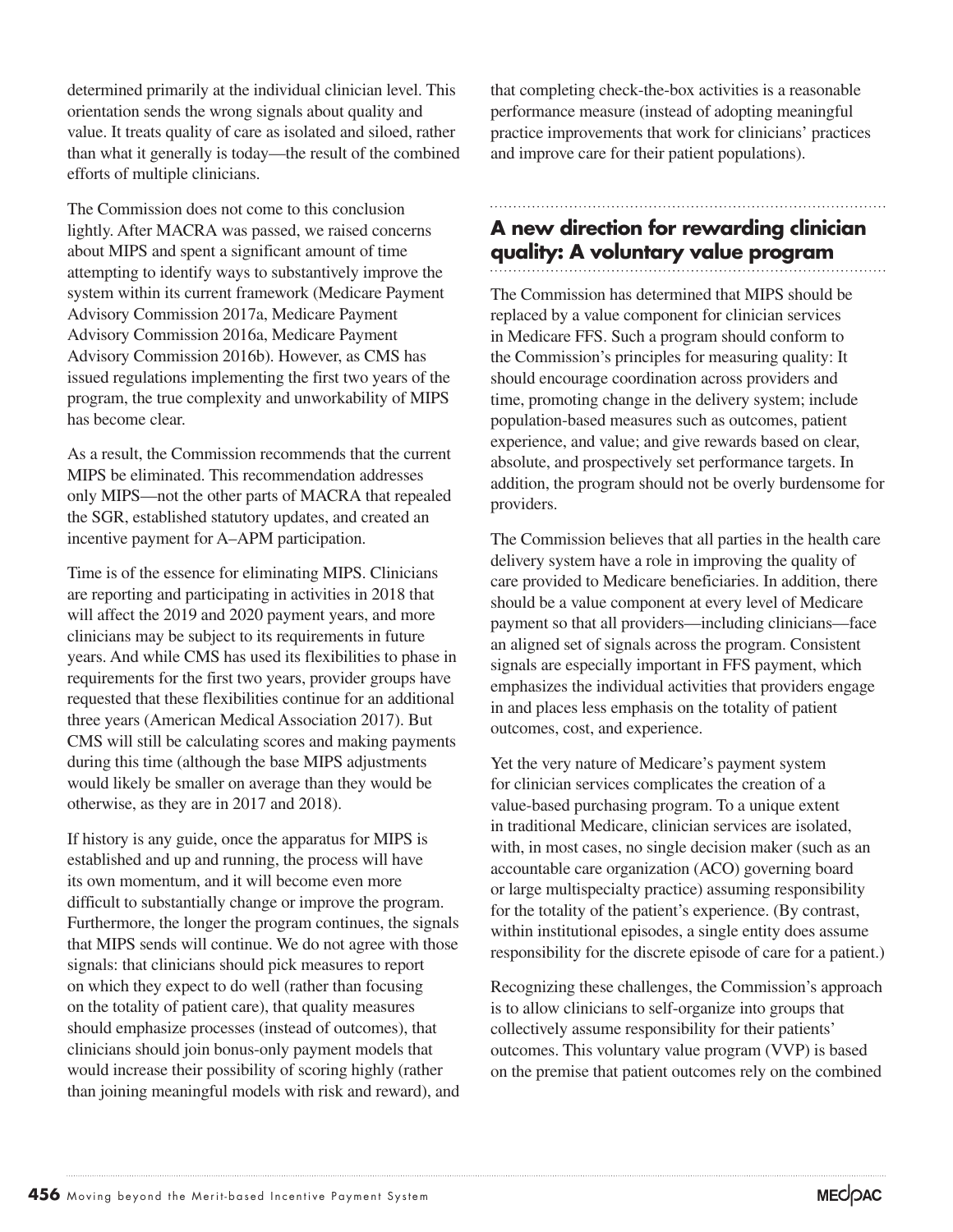contributions of clinicians and emphasizes that quality improvement is a collective effort. A VVP would reorient incentives so that all clinicians (of all specialties) would face an incentive to improve population-based outcomes. There is precedent for assessing clinician performance at the group level—many clinicians already participate in MIPS as a group.

A VVP would measure all clinicians based on the same set of measures: clinical quality, patient experience, and value. Since these measures assess the health care of a population (and generally do not make sense at the individual clinician level), the program would encourage clinicians to address care across time and across settings.

A VVP's penalties and rewards might not be significant enough to meaningfully change clinician behavior. However, the intent is to get clinicians comfortable with being measured in a manner similar to the way they would be in A–APMs. With that experience, clinicians would be positioned to form or join robust A–APMs, under which the risk and reward is more meaningful and the potential for true delivery system reform is within reach. Over time, if additional incentives are needed to help clinicians move to A–APMs, the parameters of a VVP could be modified.

### **A VVP is an illustrative policy; its goals could be achieved in a number of ways**

The Commission's recommendation is an illustrative policy that emphasizes that clinicians should be subject to the same quality incentives as the rest of the Medicare program, and that, in reality, most clinicians are part of a system of care (formal or informal) that has responsibility for the entirety of a patient's experience across time and settings and through the care continuum.

However, the recommendation language for a VVP is broad and conceptual because there are a number of ways that the goals outlined above could be achieved. Some design elements in a VVP are the ability of clinicians to self-organize for the purposes of quality measurement; the measures (in the categories of clinical quality, patient experience, and cost); the minimum voluntary group size (sufficient to detect meaningful differences in performance); and the form and size of the payment adjustments. Appendix 15-A (p. 460) illustrates one approach for defining these elements.

However, no matter how the VVP is structured, there would be three important features that would distinguish it from MIPS:

- Clinicians would be eligible to receive a payment adjustment at a voluntary group level. A VVP would require only minimal administrative structure (clinicians would just elect to be measured as a voluntary group) and would entail less risk and reward than is required in A–APMs.
- These voluntary groups would be assessed on a uniform set of population-based measures that align with the Commission's quality principles.
- Clinicians would no longer need to report quality data to Medicare because all measures would be calculated by CMS from claims and surveys.

A VVP could incorporate certain policy elements designed to further the effectiveness of the program as an incentive and ameliorate the risk of unintended consequences. For example, to minimize the uncertainty of downward and upward payment adjustments and remove the possibility of inappropriate windfalls or significant penalties, a VVP policy could include a cap on the negative payment adjustment and a cap on the total payment increase (so that it is less attractive than the A–APM incentive payment).

Consistent with other value programs in Medicare, a VVP could be designed to be budget neutral. Payment reductions for poorly performing voluntary groups of clinicians and for clinicians who do not participate would be used to finance payment increases for high-performing voluntary clinician groups.

Two key benefits would arise from using claims-calculated and centrally administered survey information to calculate performance. First, as the program evolves, CMS could, through notice and comment rulemaking, modify the measures, scoring, or payment adjustment calculation without requiring clinicians to change their reporting process. Thus, this approach would be flexible, allowing Medicare to react in a timely way to changes in clinical practice, input from stakeholders, and the needs of the Medicare population. Second, relying on claims-based measures removes a significant, demonstrable cost and time burden of clinician reporting. Further, using established and uniformly applied measures would remove the incentive for clinicians to measure (and report on)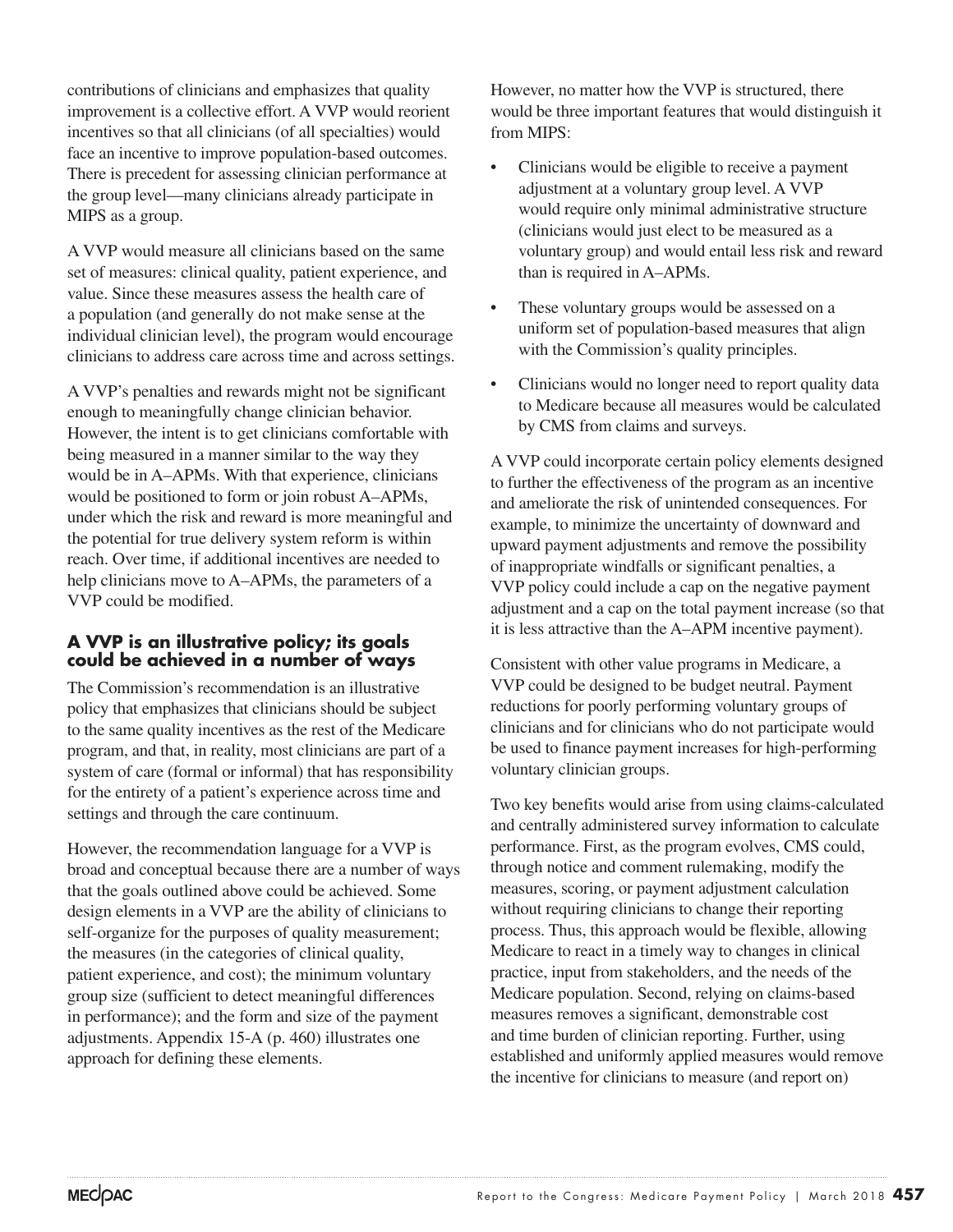things they do well, instead of areas of quality needing improvement. Infrastructure requirements for a VVP are minimal; that is, clinicians would only need to elect to be measured as a voluntary group. However, if groups then wished to substantively improve performance, they would likely need to make additional investments to achieve that goal.

Medicare would no longer require tools for reporting such as registries, EHRs, and other quality-data reporting methods. However, these tools could be used for internal quality improvement at the voluntary group level to improve performance and by other payment models such as A–APMs. Efforts to improve quality measures could continue, including developing methods to add clinical data (such as lab values) to claims, enhancing interoperability between registries and EHRs, and improving claims-calculated measures. To the extent that Medicare pursued policies regarding EHRs (such as interoperability), those requirements could either be addressed by the Office of the National Coordinator for Health IT or be considered as a condition of participation in Medicare.

Under a VVP, the Medicare program could provide feedback to the voluntary groups on their performance relative to others. Other parties in the health care system (e.g., a group practice, ACO, or specialty society) could measure individual clinician performance as desired using individual quality measures for public reporting purposes as well as individual quality improvement efforts.

### **Transitioning to a new voluntary value program**

Although it is urgent to eliminate MIPS as soon as possible, a VVP could be phased in over time. If policymakers decided to phase in a VVP, this process could occur in several ways while building confidence in the measures and results and building support from the clinician community. The flaws of MIPS should not be replicated in a VVP. The Commission would engage in more detailed development of a VVP should the Congress pursue this recommendation.

Operational details would be developed in notice and comment rulemaking, which would leverage CMS expertise on technical issues and give stakeholders a chance to respond. Other policy considerations (such as calculating the voluntary group's composite score, weighting measures and domains, and setting benchmarks) could leverage CMS's experience with other value-based purchasing programs in Medicare.

One approach would be to begin with current measures and easily defined groups. For example, CMS could build on several of its proposals for defining groups. CMS could leverage its work on facility-based measurement and tie all clinicians with a facility site of service on their claims to that facility (for example, all clinicians with either inpatient or outpatient claims from a given hospital). That clinician group could then be scored on quality measures used in Medicare's hospital quality programs, such as mortality, readmissions, patient experience, and Medicare spending per beneficiary. This approach would accustom the clinicians to considering themselves part of a group that influences patients' health outcomes and to using those measures. At first, no money would be attached to the scores; they would be strictly informative.

Similarly, clinicians participating in Medicare Shared Savings Program Track 1 ACOs and other models that are not A–APMs could be measured as groups on the quality measures for their APMs. Those measures would be fully transitioned to include more population measures over time. Any clinicians involved with A–APMs would have access to their measure results and other groups connected with the A–APM. Because no money would be at stake, participating in multiple groups would not be an issue and could inform clinicians as to which groups they would want to eventually choose to be associated with. CMS, through the Quality Improvement Organization Program or similar tools, could provide technical assistance to groups on understanding their results and how to affect their performance. Yet other clinicians could choose to form voluntary groups and be measured on population outcomes, again for their information and without any monetary outcomes.

Through these processes, CMS would gain experience with the measures and be able to derive reliability and other factors to set minimum voluntary group size requirements. Because the measures would not require clinician reporting, CMS would have the ability to modify the measures as necessary. At that point, clinicians could start forming voluntary groups, payment could be attached, and a VVP could start in earnest. The size of the penalties or rewards could be increased over time as confidence in the program increased, as long as the maximum amount did not encourage clinicians to stay in a VVP rather than progress to A–APMs.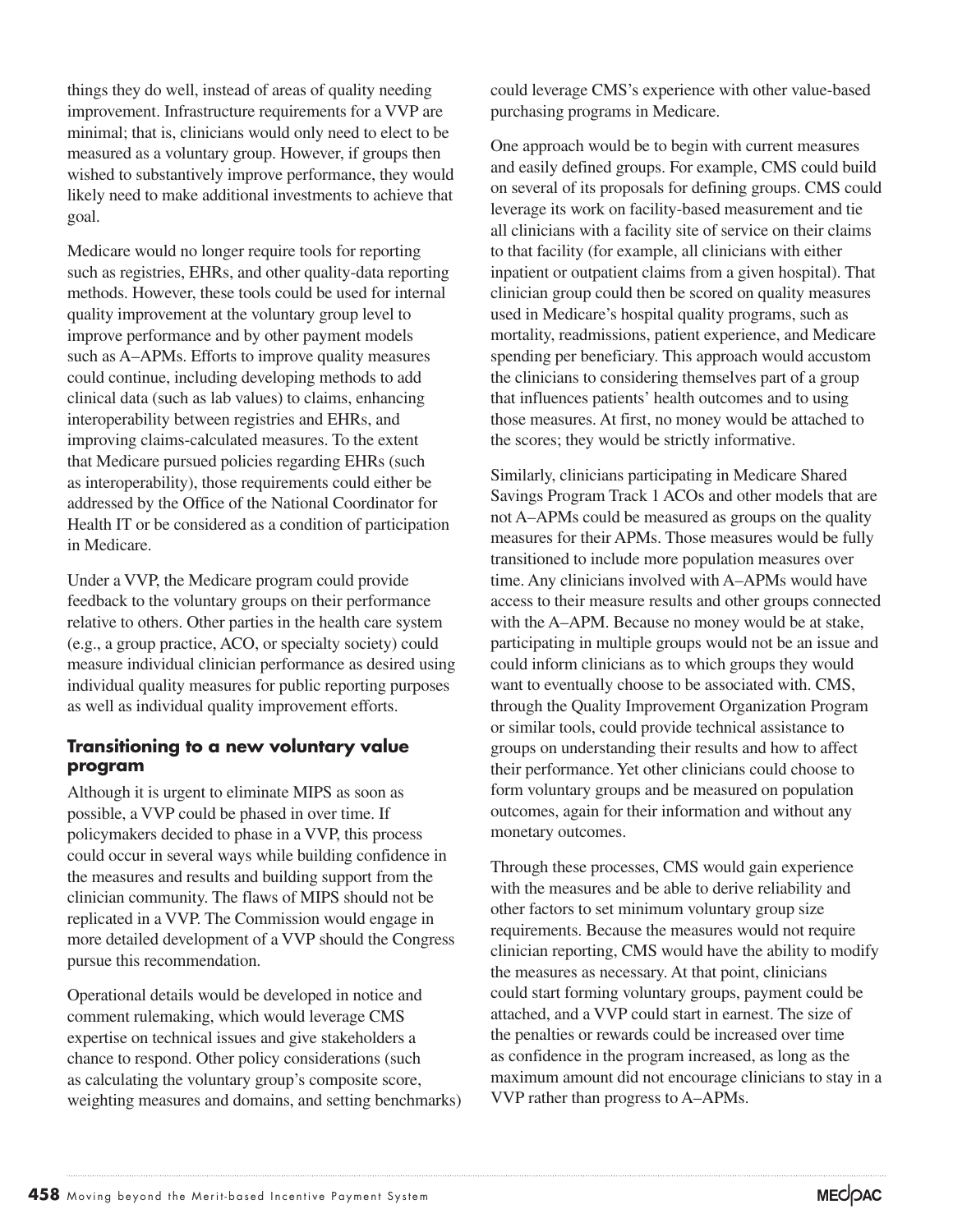# **Conclusion and recommendation**

The Commission, based on our analysis, concludes that MIPS will not succeed in helping beneficiaries choose clinicians, in helping clinicians change practice patterns to improve value, or in helping the Medicare program reward clinicians based on value. MIPS is based on predecessor Medicare programs that have generally not been successful at improving population outcomes or substantively improving care processes. In addition, MIPS imposes a significant reporting burden on clinicians; scores are not comparable across clinicians; it is administratively complex and produces inequitable results; and its small payment adjustments in the first years will be followed by subsequent arbitrary and possibly very large payments in later years, creating financial uncertainty for clinicians.

At the same time, the Commission believes that, consistent with the policy goals of MIPS, all clinicians operating in traditional FFS Medicare should be subject to a valuebased payment component, and we recommend a path forward for that component—a voluntary value program. The program could be designed to emphasize the role of all clinicians in quality improvement and to align incentives for providers across the Medicare FFS delivery system as well as with A–APMs.

### **RECOMMENDATION 15**

### **The Congress should:**

- **• eliminate the current Merit-based Incentive Payment System; and**
- **• establish a new voluntary value program in fee-forservice Medicare in which:**
	- **• clinicians can elect to be measured as part of a voluntary group; and**
	- **• clinicians in voluntary groups can qualify for a value payment based on their group's performance on a set of population-based measures.**

### **IMPLICATIONS 15**

### **Spending**

Payment increases would be designed to offset payment decreases in a VVP. In any given year, if the maximum positive payment adjustments were capped and the targets set prospectively, a VVP could incur a small cost or small savings but would be designed to be budget neutral in every year.

A VVP would thus produce savings over current law. Under MIPS, an additional \$500 million is appropriated each year from 2019 to 2024 for exceptional performance (or \$3 billion over that time frame). However, the Commission's current intent is not to produce budget savings but to consider policies that would reinvest these funds elsewhere in Medicare clinician payment so that, in total, the policies together would be budget neutral.

### **Beneficiary and provider**

- The recommendation would be unlikely to affect beneficiaries' access to care. It would significantly reduce provider burden by eliminating all quality measures and ACI and CPIA reporting to the Medicare program.
- Providers could incur some administrative cost in creating or joining voluntary groups, but the burden would be significantly less than current policy. In designing a process for clinicians to elect voluntary groups, CMS could leverage the infrastructure they have been developing for both facility-based measurement and virtual groups.
- The recommendation would eliminate extremes in payment by setting lower and upper bounds on adjustments. Overall, a VVP would be budget neutral (in contrast to the current MIPS program). Some clinicians would see a payment reduction; others, a payment increase. ■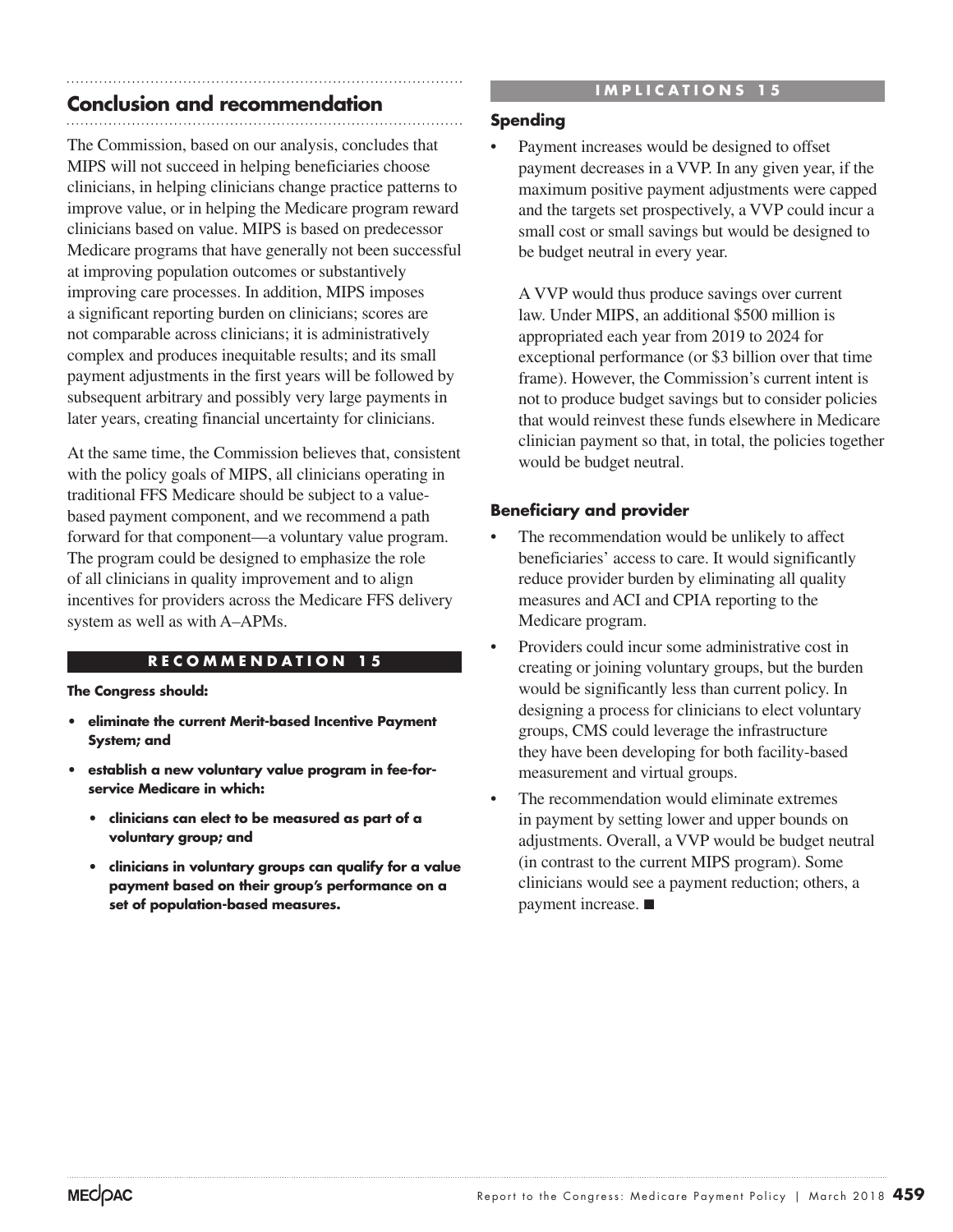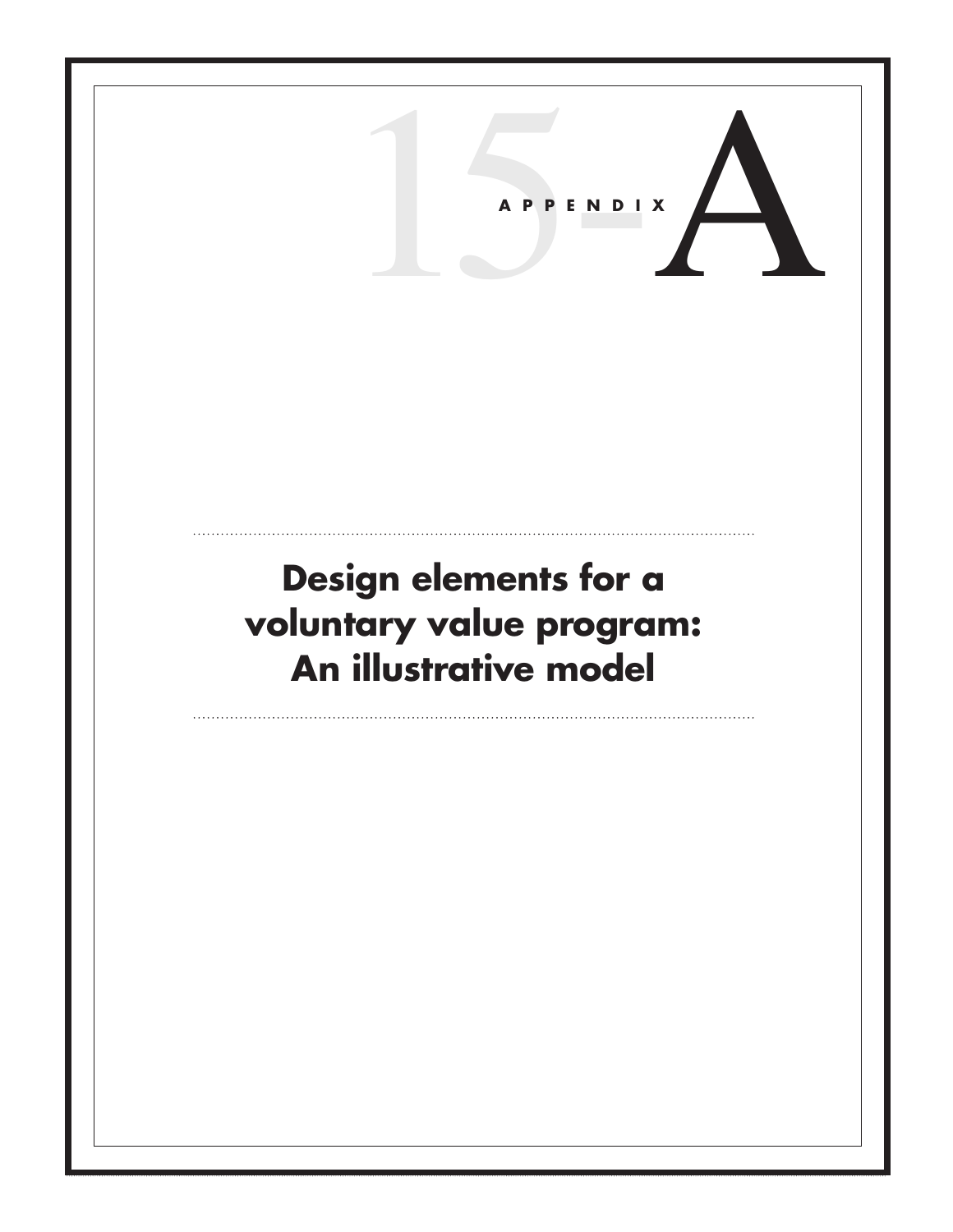### Key differences between current-law MIPS policy **and an illustrative voluntary value program**

|                                                      | <b>Current-law MIPS</b>                                                                                                                                                                                                                                                   | Illustrative voluntary value program                                                                                                                                                                                                                                       |
|------------------------------------------------------|---------------------------------------------------------------------------------------------------------------------------------------------------------------------------------------------------------------------------------------------------------------------------|----------------------------------------------------------------------------------------------------------------------------------------------------------------------------------------------------------------------------------------------------------------------------|
| <b>Covered clinicians</b>                            | All clinicians except those in the following groups:<br>qualified A-APM participants (or partial-qualifying A-APM<br>participants); clinicians in certain specialties; those below the<br>low-volume threshold; or those in their first year of Medicare<br>participation | All clinicians not participating in an A-APM<br>who choose to participate                                                                                                                                                                                                  |
| <b>Maximum negative</b><br>adjustment                | Set in statute for clinicians who do not report any MIPS<br>information and for very low performers (reaches 9% by 2022)                                                                                                                                                  | Set at a fixed amount as a prospective withhold<br>(e.g., 2%)                                                                                                                                                                                                              |
| Maximum bonus                                        | Potential upside reaches 37% by 2022 (scaling factor<br>of 3 times maximum bonus of 9%, plus 10% exceptional<br>performance bonus)                                                                                                                                        | Capped so that the maximum bonus is smaller<br>than potential from participating in A-APMs                                                                                                                                                                                 |
| <b>Measures that</b><br>clinicians need to<br>report | If subject to MIPS, report at least 6 quality measures (plus<br>voluntary CAHPS®), all ACI information, and 6 (or 9) CPIA<br>activities (option for hospital-based assessment if hospital-<br>based specialty; special reporting rules for MIPS APM<br>participants)      | None                                                                                                                                                                                                                                                                       |
| <b>Clinician election</b>                            | Clinicians can elect either hospital-based assessment (if<br>hospital-based specialty) or virtual group measurement                                                                                                                                                       | Clinicians can elect to be measured with<br>a voluntary group sufficiently large for<br>performance assessment on all measures                                                                                                                                             |
| Level of<br>performance<br>measurement               | Individual clinician (TIN/NPI) or group (TIN) level                                                                                                                                                                                                                       | Voluntary group level                                                                                                                                                                                                                                                      |
| <b>Performance</b><br>assessment<br>based on:        | Self-selected quality measures, attested ACI and CPIA<br>measures, cost (starting in 2021)                                                                                                                                                                                | Uniform set of measures in three categories:<br>outcomes, patient experience, and value (cost/<br>value); measures would be patient centered,<br>comparable with measures used to assess<br>A-APM performance and to assess quality<br>across time and the delivery system |
| <b>Application of</b><br>quality score               | TIN/NPI (or TIN if group reporting)                                                                                                                                                                                                                                       | Each clinician in voluntary group, same score<br>across group                                                                                                                                                                                                              |
|                                                      |                                                                                                                                                                                                                                                                           |                                                                                                                                                                                                                                                                            |

Note: MIPS (Merit-based Incentive Payment System), A-APM (advanced alternative payment model), CAHPS® (Consumer Assessment for Healthcare Providers and Systems<sup>®</sup>), ACI (advancing care information), CPIA (clinical practice improvement activities), MIPS APM (Merit-based Incentive Payment System Alternative Payment Model), TIN/NPI (taxpayer identification number/national provider identifier).

As stated in the chapter, the Commission's recommendation outlines the broad policies of a value component in fee-for-service (FFS) Medicare. However, during the Commission's deliberation, many design elements were discussed in some detail, and this appendix gives a detailed illustration of one potential design for a voluntary value program (VVP) (Table 15-A1).

For example, a VVP could entail a withhold applied to all clinicians' payments to fund a pool of potential value payments. An alternative policy is to make upward and downward payment adjustments concurrently. At this point, clinicians would make one of three choices:

voluntarily elect to be measured with other clinicians in a group of sufficient size to be measured on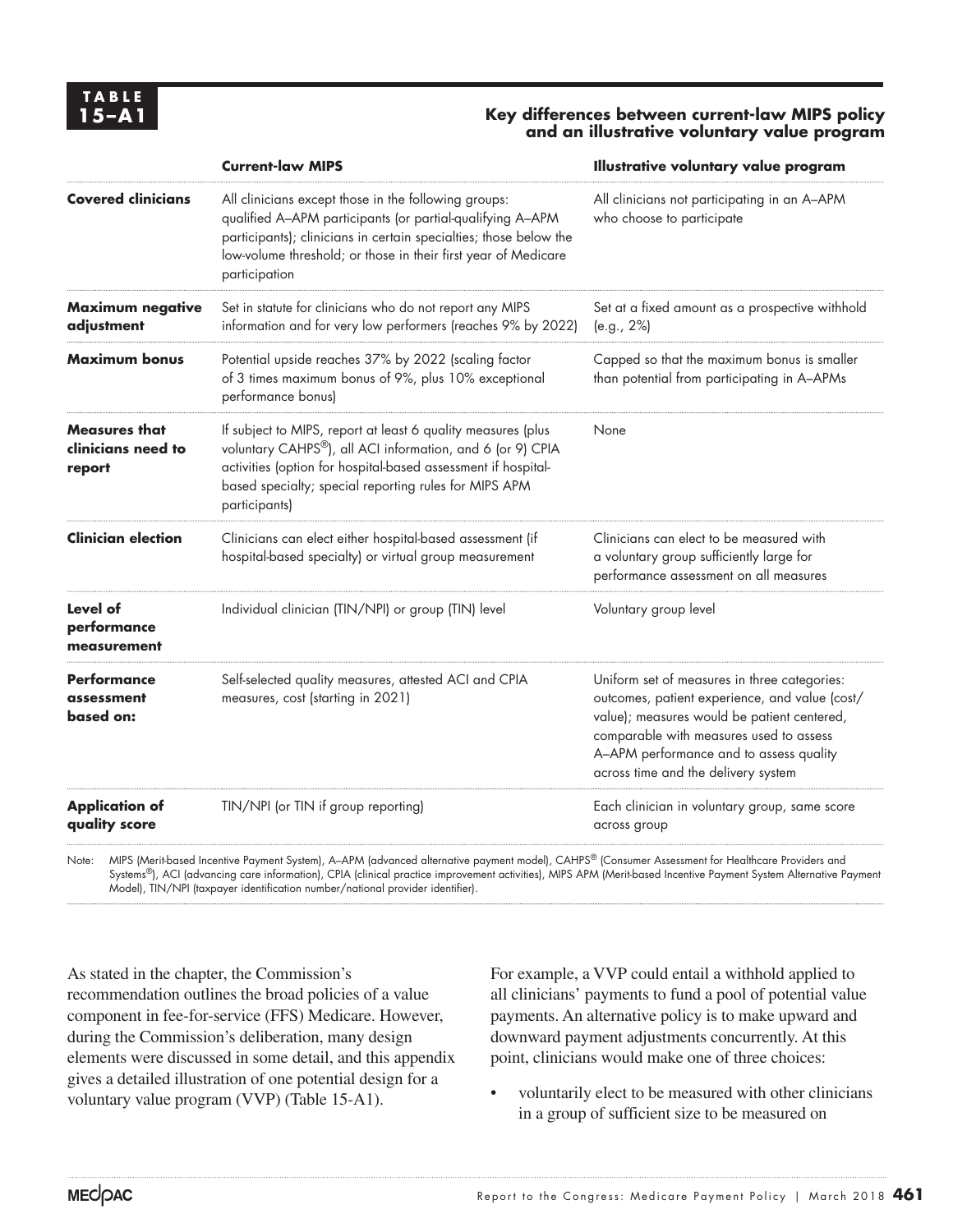population outcome measures and be eligible to receive a value payment;

- join an advanced alternative payment model (A–APM) and have their full withhold refunded (in addition to any payment adjustments under the A–APM design); or
- make no election and lose their withhold.

The most salient design elements in a VVP would include selection of measures that focus on clinical quality, patient experience, and cost; size and formation of the voluntary groups; the role of specialists; the withhold and value payment; and attribution of beneficiaries to the group.

# **Measures**

Consistent with the Commission's quality principles, VVP measures should focus on population-based outcomes, patient experience, and value and would be patient oriented, encourage coordination across providers and time, and promote delivery system change. In addition, measures should not be unduly burdensome for providers (e.g., would use claims or survey data), and they would have scientifically acceptable properties such as:

- reliability and validity, using a defined minimum number of cases and beneficiaries;
- ability to distinguish meaningful differences among groups; and
- ability to adjust appropriately for patient health risks.

Also deriving from the Commission's principles, a VVP should reward performance based on clear, absolute, and prospectively set performance targets. Rates for all measures would be risk adjusted for beneficiary health characteristics (e.g., by using hierarchical condition categories).

Separately, the payment adjustments resulting from the population-based measures in a VVP should take into account, as necessary, differences in the social risk factors for each voluntary group's population. This process could include using a peer-grouping approach or other approaches as necessary so that a voluntary group of clinicians who treat a disproportionate number of lowincome or otherwise high-risk patients is not unduly

financially disadvantaged, but under which there is still incentive to improve.

CMS also has significant experience creating composite quality scores and setting benchmarks in other valuebased purchasing (VBP) programs and in A–APMs. The measure concepts presented in Table 15-A2, meant to be illustrative, follow our general principles and are used in other Medicare VBP programs and in A–APMs.

### **Size and formation of voluntary groups**

Under the VVP, CMS would determine the minimum size of a voluntary group so that each group could be scored on all of the population-based outcome measures. Beyond this technical requirement, there could be no limit on the shape or size of clinician entities for assessing value.

Many clinicians already are in some kind of group that could meet the definition of a voluntary group: clinicians affiliated with hospitals or health systems, independent practice associations, local medical societies, large multispecialty practices, and accountable care organizations (ACOs). Forty percent of clinicians are presently in practices with hospital or health system affiliation (Medicare Payment Advisory Commission 2017b). CMS could also provide technical assistance to clinicians by identifying virtual referral networks consisting of other clinicians that their patients see. In general, voluntary groups would need to include a range of clinicians to have a sufficient number of attributed beneficiaries for all the population-based measures on which they would be assessed.

The formation of and administrative process for voluntary groups could build on the work CMS has done thus far to develop virtual groups for the Merit-based Incentive Payment System (MIPS), which allows groups of clinicians without a formal financial arrangement to elect to be measured as a group. CMS's proposal to allow certain clinicians to request that their performance be assessed using their hospital's VBP score also could provide a foundation for forming some groups and assessing performance using population-based measures. The population-based measures used in the hospital VBP, as described by CMS, show a meaningful distribution of performance scores (Centers for Medicare & Medicaid Services 2017b). In the Commission's September 2017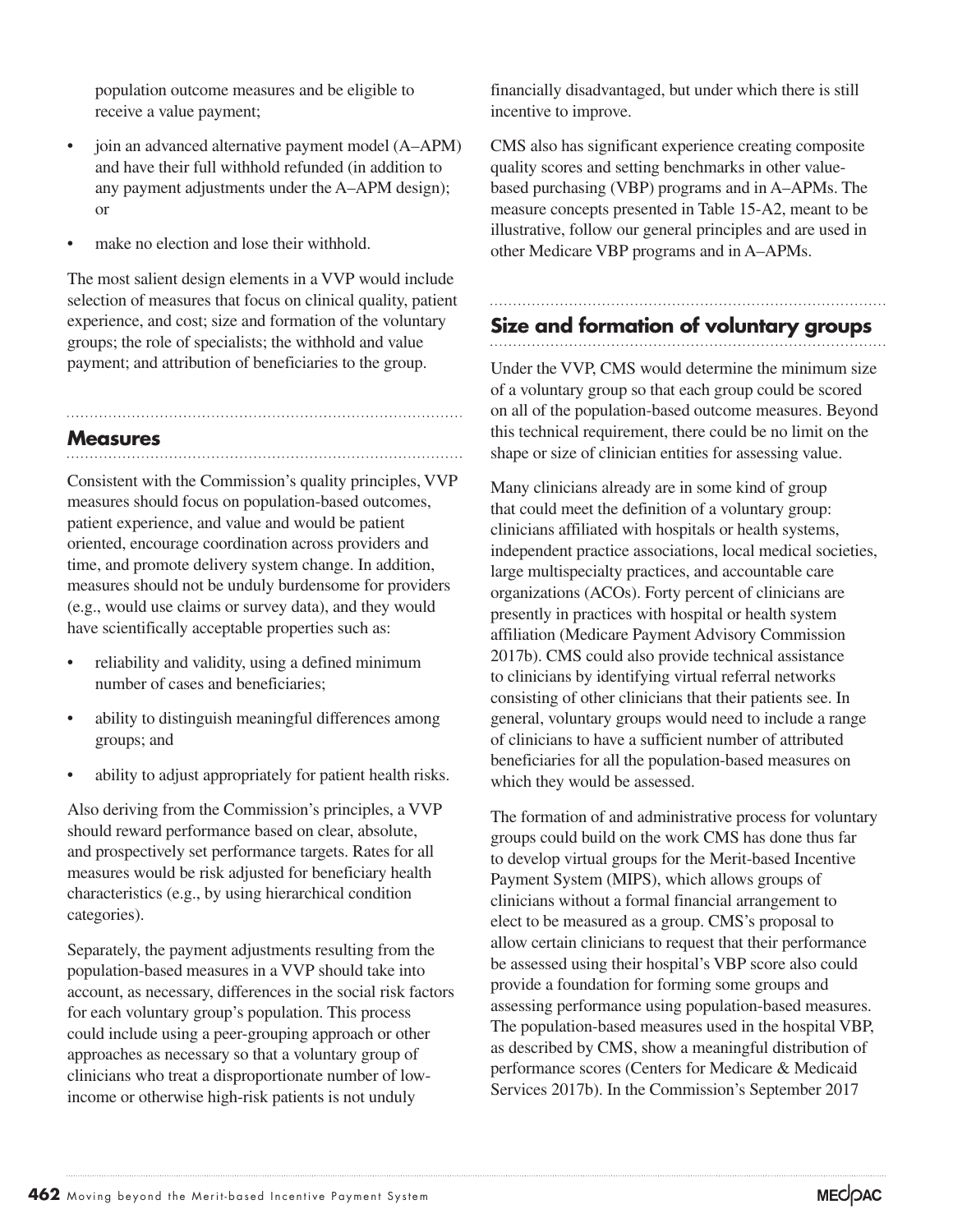### **TABLE 15–A2 Illustrative VVP measures and their use in other Medicare VBP programs and A–APMs**

| <b>Domain</b>             | <b>Measure</b>                                                      | <b>Used in VBP programs</b>             | <b>Used in A-APMs</b>                                                                    |
|---------------------------|---------------------------------------------------------------------|-----------------------------------------|------------------------------------------------------------------------------------------|
| <b>Clinical quality</b>   | Readmissions                                                        | HRRP, physician VM                      | All ACOs (ESCOs, NG, MSSP)                                                               |
|                           | Mortality                                                           | Hospital VBP                            | <b>ESCOs</b>                                                                             |
|                           | Inpatient hospitalization use <sup>a</sup>                          | Physician VM                            | CPC+, OCM, All ACOs (ESCOs,<br>NG, MSSP)                                                 |
|                           | Emergency department use <sup>b</sup>                               | N/A                                     | CPC+, OCM                                                                                |
| <b>Patient experience</b> | <b>Consumer Assessment of Healthcare</b><br>Providers and Systems®c | Physician VM, hospital VBP              | All A-APMs (CCJR, CPC+,<br>ESCOs, NG, MSSP, OCM <sup>d</sup> )                           |
| Value                     | Medicare spending per beneficiary                                   | Physician VM, hospital VBP              | N/A                                                                                      |
|                           | Total cost of care per beneficiary                                  | Physician VM, QRURs                     | Similar to shared savings<br>benchmarks CPC+, OCM, All<br>ACOs (ESCOs, NG, MSSP,<br>OCM) |
|                           | Relative resource use (episodes) <sup>e</sup>                       | Physician VM, QRURs (no<br>longer used) | Similar to CCJR episode cost                                                             |
|                           | Low-value care                                                      | N/A                                     | N/A                                                                                      |

Note: VVP (voluntary value program), VBP (value-based purchasing), A–APM (advanced alternative payment model), HRRP (Hospital Readmissions Reduction Program), VM (value-based payment modifier), ACO (accountable care organization), ESCO (ESRD [end-stage renal disease] Seamless Care Organization), NG (Next Generation [ACO model]), MSSP (Medicare Shared Savings Program [Tracks 2 and 3]), CPC+ (Comprehensive Primary Care Plus), OCM (Oncology Care Model), CCJR (Comprehensive Care for Joint Replacement [payment model]), QRURs (Quality and Resource Use Reports).

<sup>a</sup>Risk-adjusted or standardized measures of observed-to-expected acute inpatient discharges or proportion of patients with hospital admissions. This concept can include the Prevention Quality Indicator (PQI) ambulatory sensitive condition acute composite (acute and chronic) measures. PQI measures were initially used in the VM but are not included in MIPS.

bRisk-adjusted measures of observed-to-expected emergency department visits or proportion of patients with an emergency department visit.

cConsumer Assessment of Healthcare Providers and Systems® (CAHPS®) is a registered trademark of the Agency for Healthcare Research and Quality. CAHPS is a standardized survey tool used to evaluate patient experiences with health care. CAHPS surveys are designed for a specific setting (e.g., hospitals, clinician groups, dialysis facilities), but incorporate the same core elements (e.g., rating of care, communication) across the survey types.

dOCM collects patient-reported experience of care results based on the CAHPS core elements.

eCMS is presently developing a new set of episode-based resource use/cost measures.

Source: Centers for Medicare & Medicaid Services.

comment letter, we commended CMS's efforts to develop both policies as providing a foundation for future iterations of clinician value-based payment (Medicare Payment Advisory Commission 2017a).

A key question is how large a voluntary group would have to be for CMS to detect performance on the types of population-based measures envisioned in a VVP. First, the set of measures would need to be selected. Then, the size of the voluntary group required would be determined

by the measure requiring the largest minimum number of cases or beneficiaries.

For each measure, CMS would have to determine a minimum number of beneficiaries or cases to represent an accurate estimate of the group's performance and to reliably detect the group's performance as distinguishable from the performance of other groups.<sup>10</sup> CMS has made such determinations for prior programs. Often there is a trade-off between setting a smaller number—thus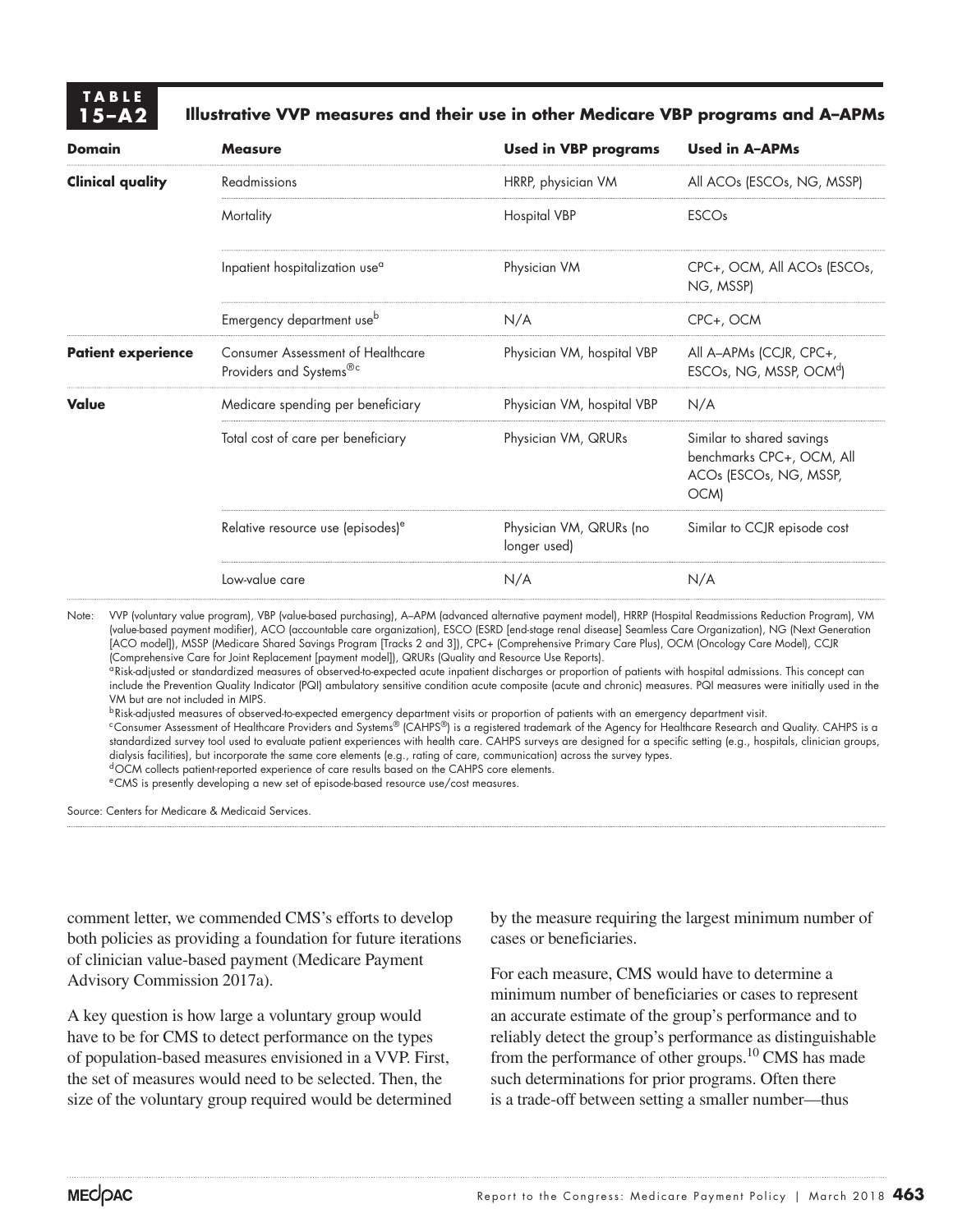# **TABLE**

### **15–A3 Minimum cases or beneficiaries for selected illustrative measures**

| <b>Measure</b>                                                                                                                                                                   | Minimum cases or beneficiaries    |  |
|----------------------------------------------------------------------------------------------------------------------------------------------------------------------------------|-----------------------------------|--|
| Clinician Group-CAHPS®                                                                                                                                                           | 750 patients (to get 300 surveys) |  |
| Value-based payment modifier: MSPB                                                                                                                                               | 125 cases                         |  |
| Value-based payment modifier: 30-day all-cause readmissions                                                                                                                      | 200 cases                         |  |
| Value-based payment modifier: All other measures                                                                                                                                 | 20 cases                          |  |
| Potentially preventable admissions/ED visits                                                                                                                                     | 1,000 beneficiaries               |  |
| MSSP total spending benchmark                                                                                                                                                    | 5.000 attributed beneficiaries    |  |
| Next Generation/Pioneer total spending benchmark                                                                                                                                 | 10,000 attributed beneficiaries   |  |
| Note: CAHPC <sup>®</sup> (Consumer Assessment for Healthcare Providers and Systems <sup>®</sup> ). Medicare spending per beneficiary (MSPR), emergency department (ED), Medicare |                                   |  |

Note: CAHPS® (Consumer Assessment for Healthcare Providers and Systems®), Medicare spending per beneficiary (MSPB), emergency department (ED), Medicare Shared Savings Program (MSSP).

Source: Centers for Medicare & Medicaid Services, Agency for Healthcare Research and Quality, 3M.

including more providers in the program—and setting a larger number—thus achieving greater confidence in accuracy and reliability.

This policy trade-off will be influenced by the VVP's design. For example, under a VVP, each measure's score could be a function of how much observed performance diverges from baseline performance. Scores from each measure could then be combined and an overall score calculated. The overall score would move a small amount of payment.

In contrast, for an ACO, the difference between actual spending and the benchmark can translate directly to a dollar-for-dollar payment change. Much greater accuracy and reliability of performance is thus required in the ACO case. Table 15-A3 gives some examples of the minimum number of cases or beneficiaries CMS and others have determined is necessary for some measures. Under CMS's value modifier, there appears to have been a preference for small minimum case sizes to include as many clinicians as possible; under a VVP, these minimums could be increased to improve reliability. Two measures— Medicare Shared Savings Program (MSSP) total spending benchmarks and Next Generation/Pioneer total spending benchmarks—are used in ACOs and would not be used in the same manner (e.g., for calculating precise shared

savings or losses) for a VVP. They are given to provide a reference for other minimums.

An added benefit of using claims-calculated measures over clinician-reported measures is the ability to replace samples of clinicians' performance (e.g., self-reported process measures for selected cases over a limited time period) with a full census of clinicians' Medicare FFS performance because the program would use data from all claims for the full year.

The creation of an incentive for clinicians to join voluntary groups has the potential to increase the trends toward consolidation, although the effect may be modest. First, the market for clinician services has already consolidated considerably (clinician practices have merged and hospitals and health systems have purchased clinician practices) (Medicare Payment Advisory Commission 2017b, Neprash et al. 2017). Second, clinician groups consolidate (or pursue vertical integration) for several reasons, including more favorable payment policies, more flexibility in accommodating lifestyles and schedules, greater efficiency, and greater negotiating power with private payers. Third, clinicians in our focus groups have cited quality reporting and electronic health record requirements repeatedly as a reason for joining a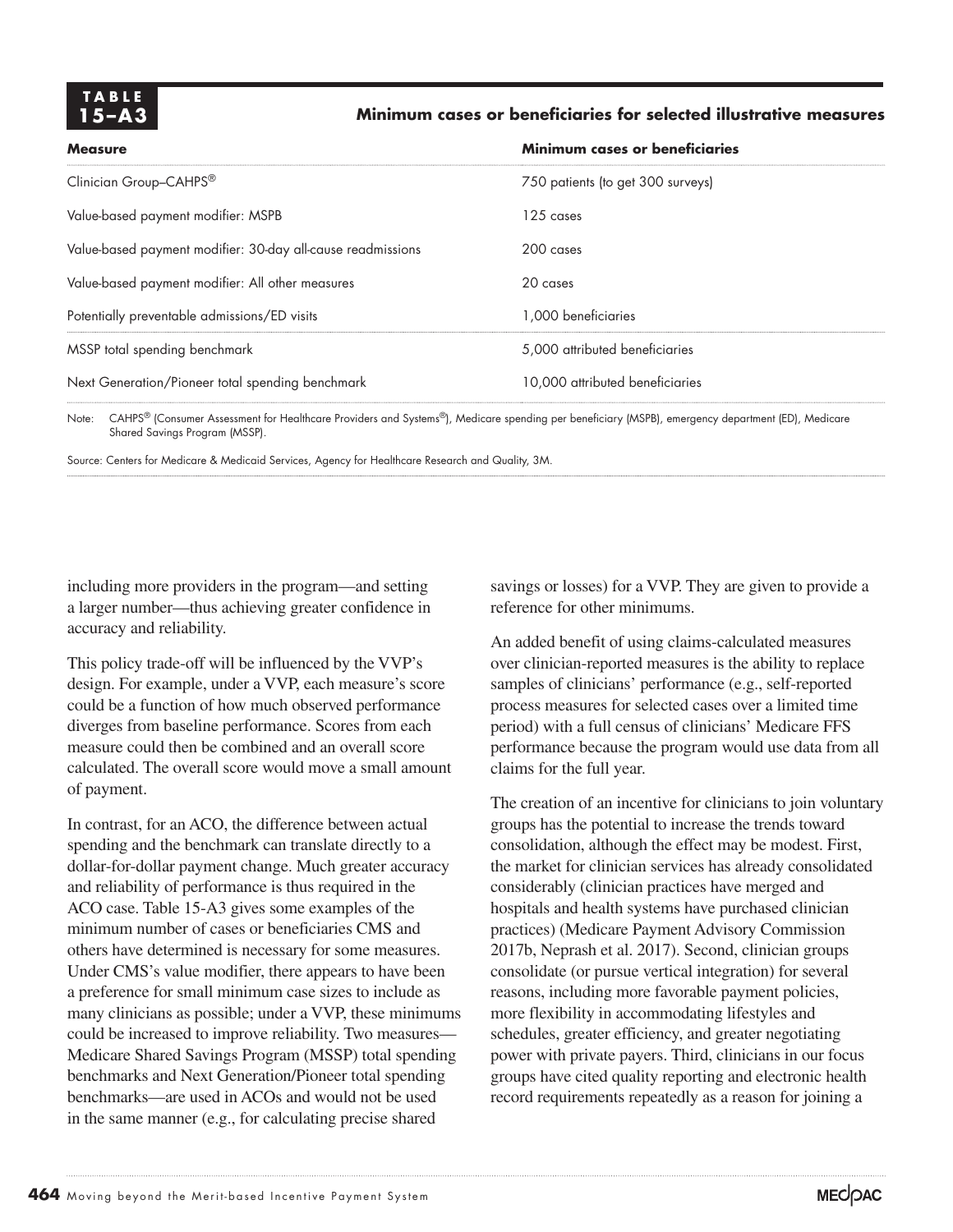practice owned by a hospital or health system (Summer et al. 2017). In other words, the requirement to report MIPS quality, advancing care information, and clinical practice improvement activities information can make being acquired by a hospital or health system look more attractive to clinicians. The elimination of these requirements for Medicare (by eliminating MIPS) could lessen that factor.

### **The role of specialists**

A VVP could include a mix of measures with direct relevance to a range of specialties. For example, readmissions or a measure assessing 30-day resource use after a hospitalization would link to surgical or hospitalbased specialties. Patient experience and total per capita cost measures would link to all specialties. And avoidable hospitalizations or emergency department visits would link to clinicians involved in seeing patients in the outpatient setting (e.g., clinicians specializing in internal medicine, family practice, cardiology, or endocrinology).

Many specialists are currently involved in alternative payment models. For example, based on our analysis of the 2015 ACO public use file, about twice as many specialists as primary care providers were in MSSP ACOs—even though attribution to MSSP ACOs is predominantly dependent on primary care visits.<sup>11</sup> In addition, three out of seven models identified by CMS as A–APMs for the 2017 reporting year focused on conditions generally treated by specialists (other than primary care).

### **Amount of the withhold and the value payment**

For illustrative purposes, we have described a VVP with a withhold. The amount of the withhold or penalty is a policy decision; it could be larger or smaller or could grow over time. A relatively small withhold could be appropriate if a VVP's goal were to get clinicians comfortable with the idea of joining with others to be accountable for population outcomes. Keeping the withhold and rewards relatively modest would also help address the criticism that these population outcome measures are the result of

a variety of factors (including, but not solely, clinician behavior).

A 2 percent withhold, for example, is likely not large enough to motivate comprehensive clinician practice redesign. A larger withhold might be enough to motivate behavioral change but could end up replicating the A–APM structure if the risk and reward grew too large. Another option is a withhold that ramps up over time as clinicians grow familiar with joining voluntary groups.

### **Attributing beneficiaries**

CMS currently uses several methods to attribute cost and quality outcomes to clinicians. For example, the attribution process used in many ACO models attributes beneficiaries to clinicians based on the plurality of a subset of evaluation and management (E&M) visits. There are two key variables with respect to attribution: whether the measure is attributed to one clinician (or group) or multiple clinicians (or groups) and whether attribution is based on all claims or a subset (e.g., only E&M claims).

Single attribution, in which an outcome of interest is attributed to one clinician (or group), implicitly identifies a key decision maker for all the care provided related to that outcome. Multiple attribution acknowledges that a variety of unrelated clinicians contribute to the patient's care. A common multiple attribution method is to allocate the measure proportionally, based on each clinician's relative frequency of visits or amount of spending for the patient.

In prior work by the Commission on attribution methodologies, we have found that no one attribution method was statistically superior to others, but each had characteristics that could be desirable in certain contexts. We found that multiple attribution (based on total dollars) resulted in more episodes being attributed to specialty clinicians than did single attribution based on E&M spending (Medicare Payment Advisory Commission 2009). Therefore, a multiple attribution approach might be most appropriate in a VVP to emphasize that each clinician in a voluntary group is jointly accountable with all other clinicians involved in a patient's care for that patient's outcome. In contrast, single attribution may be more appropriate in the context of ACOs because the ACO takes responsibility for all of a beneficiary's spending. ■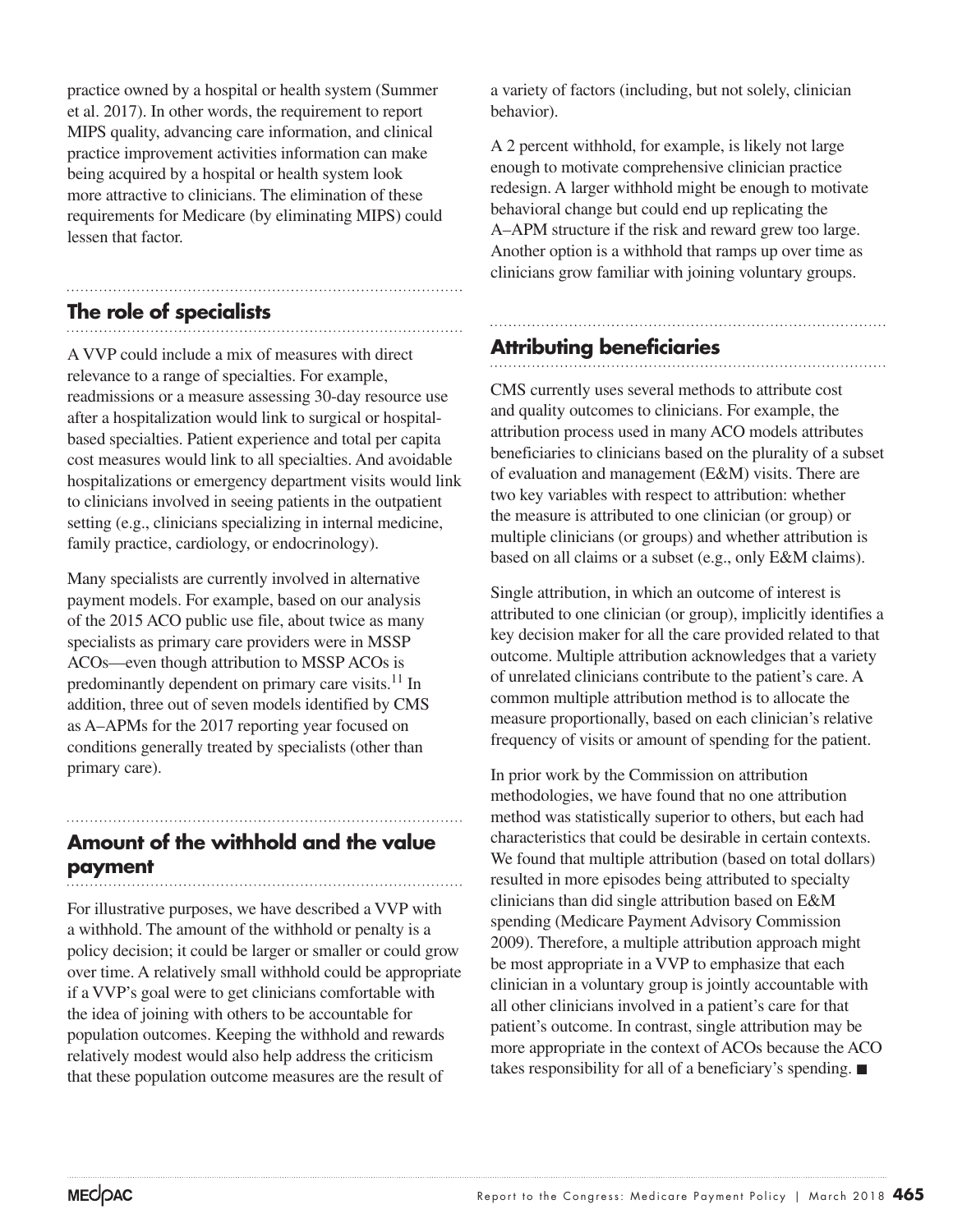## **Endnotes**

- 1 A–APMs are a subset of CMS payment models that must meet certain criteria set out in the MACRA statute. CMS reviews all potential models for A–APM eligibility on a rolling basis. In 2017 (the reporting year for the 2019 payment year), the seven A–APMs are the Medicare Shared Savings Programs, Tracks 2 and 3; the Comprehensive Care for Joint Replacement model; the ESRD [end-stage renal disease] Seamless Care Organization model (risk-bearing track); the Oncology Care Model (risk-bearing track); the Comprehensive Primary Care Plus model; and the Next Generation ACO (accountable care organization) model.
- 2 ACI examples include electronic prescribing (e-prescribing) and immunization registry reporting. CPIA examples include depression screening, co-location of primary care and mental health services, and patient coaching practices between visits.
- 3 CMS supports six tools for MIPS quality reporting, plus the collection of ACI and CPIA information. The six reporting methods include no-pay claims, qualified registries, Qualified Clinical Data Registries, EHR, web interface, plus a CMSapproved survey vendor for the Consumer Assessment of Healthcare Providers and Systems<sup>®</sup> (CAHPS<sup>®</sup>) if group practices elect to conduct the CAHPS.
- 4 The total burden estimated by CMS for the 2017 reporting year (\$1.311 billion) includes \$805 million for the six ways of reporting quality information, \$308 million for ACI, and \$198 million for CPIA.
- 5 For the first year of the QPP (2017), CMS defines "topped-out measures" as follows: "For each process measure, a measure is topped out if the median performance rate is 95 percent or higher (non-inverse measure) or is 5% or lower (inverse measures). For each non-process measure, a measure is topped out if the truncated coefficient of variation is less than 0.10 and the 75th and 95th percentiles are within 2 standard errors."
- 6 CAHPS is a registered trademark of the Agency for Health Care Research and Quality.
- 7 The current list of MIPS APMs includes Track 1 Medicare Shared Savings Program ACOs, the bonus-only ESRD [endstage renal disease] Seamless Care Organization model, the bonus-only Oncology Care Model, the Vermont Medicare ACO initiative, and the Medicare–Medicaid Accountable Care Organization Model. In addition, all seven approved A–APMs are also classified as MIPS APMs.
- 8 For the first two years of QPP, each clinician's performance is set relative to all other clinicians that reported that measure, even for topped-out measures. Therefore, a clinician reporting 100 percent for a topped-out measure with a median performance score of 100 percent would still score 10 points out of 10 for that measure.
- 9 MACRA appropriated an additional \$500 million each year for exceptional performance in MIPS from the 2019 through the 2024 payment years. *Exceptional performance* is defined as performance at or above the 25th percentile above the mean (or median) of performance scores. The maximum total bonus is capped at 22 percent in 2019, 25 percent in 2020, 31 percent in 2021, and 37 percent in 2022 and later.
- 10 The size could also depend on the makeup of the voluntary group (e.g., the mix of primary care, specialist, or non-patientfacing clinicians).
- 11 The ratio could be slightly less if many specialists participate in multiple ACOs. File available at https://www.cms.gov/ Research-Statistics-Data-and-Systems/Downloadable-Public-Use-Files/SSPACO.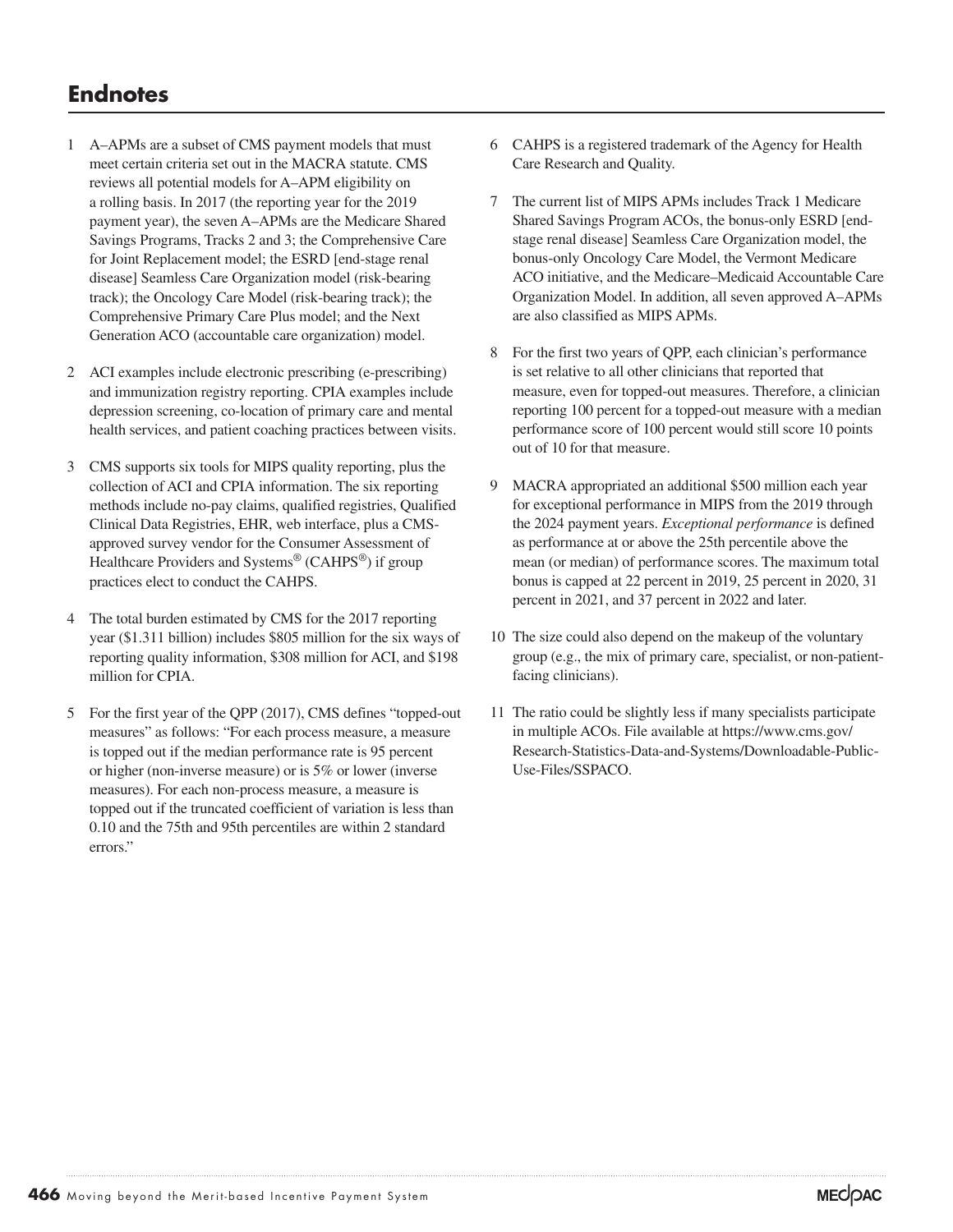### **References**

American Medical Association. 2017. Letter to Chairman Walden and Ranking Member Pallone on MACRA, October 2. http://www.aafp.org/dam/AAFP/documents/advocacy/payment/ medicare/LT-Congress-MACRA-EAC-100217.pdf.

Centers for Medicare & Medicaid Services, Department of Health and Human Services. 2017a. 2017 quality benchmarks. https:// www.cms.gov/Medicare/Quality-Payment-Program/Resource-Library/2017-Quality-Benchmarks.zip.

Centers for Medicare & Medicaid Services, Department of Health and Human Services. 2017b. Medicare program: CY 2018 updates to the Quality Payment Program. Proposed rule. *Federal Register* 82, no. 125 (June 30): 30010–30050.

Centers for Medicare & Medicaid Services, Department of Health and Human Services. 2017c. Medicare program; CY 2018 updates to the Quality Payment Program; and quality payment program: Extreme and uncontrollable circumstance policy for transition year. Final rule with comment period. *Federal Register* 82, no. 220 (November 16): 53568–54229.

Centers for Medicare & Medicaid Services, Department of Health and Human Services. 2016. Medicare program: Meritbased Incentive Payment System and Alternative Payment Model Incentive under the physician fee schedule, and criteria for physician-focused payment models. Final rule. *Federal Register* 81, no. 214 (November 4): 77008–77831.

Frakt, A. B., and A. K. Jha. 2017. Face the facts: We need to change the way we do pay for performance. *Annals of Internal Medicine* (November 28).

Friedberg, M. W., E. C. Schneider, M. B. Rosenthal, et al. 2014. Association between participation in a multipayer medical home intervention and changes in quality, utilization, and costs of care. *Journal of the American Medical Association* 311, no. 8 (February 26): 815–825.

Ginsburg, P. B., and K. K. Patel. 2017. Physician payment reform: Progress to date. *New England Journal of Medicine* 377, no. 3 (July 20): 285–292.

Joynt Maddox, K. E., A. M. Epstein, L. W. Samson, et al. 2017. Performance and participation of physicians in year one of Medicare's Value-Based Payment Modifier Program. *Health Affairs* 36, no. 12 (December): 2175–2184.

McWilliams, J. M. 2017. MACRA: Big fix or big problem? *Annals of Internal Medicine* 167, no. 2 (July 18): 122–124.

Medicare Payment Advisory Commission. 2017a. MedPAC comment on CMS's proposed rule on CY 2018 updates to the Quality Payment Program, August 18.

Medicare Payment Advisory Commission. 2017b. *Report to the Congress: Medicare and the health care delivery system*. Washington, DC: MedPAC.

Medicare Payment Advisory Commission. 2016a. Comment on CMS's proposed rule on the Merit-based Incentive Payment System and alternative payment models, June 15. http://www. medpac.gov/docs/default-source/comment-letters/medpaccomment-on-cms-s-proposed-rule-on-the-merit-based-incentivepayment-system-and-alternative-pa.pdf?sfvrsn=0.

Medicare Payment Advisory Commission. 2016b. MedPAC comment on CMS's proposed rule on episode payment models and the cardiac rehabilitation incentive payment model, September 30.

Medicare Payment Advisory Commission. 2016c. *Report to the Congress: Medicare and the health care delivery system*. Washington, DC: MedPAC.

Medicare Payment Advisory Commission. 2012. *Report to the Congress: Medicare and the health care delivery system*. Washington, DC: MedPAC.

Medicare Payment Advisory Commission. 2009. *Report to the Congress: Improving incentives in the Medicare program*. Washington, DC: MedPAC.

Neprash, H. T., M. Chernew, and J. M. McWilliams. 2017. Little evidence exists to support the expectation that providers would consolidate to enter new payment models. *Health Affairs* 36, no. 2 (February): 346–354.

Rahurkar, S., J. R. Vest, and N. Menachemi. 2015. Despite the spread of health information exchange, there is little evidence of its impact on cost, use, and quality of care. *Health Affairs* 34, no. 3 (March): 477–483.

Roberts, E. T., A. M. Zaslavsky, and J. M. McWilliams. 2017. The value-based payment modifier: Program outcomes and implications for disparities. *Annals of Internal Medicine* (November 28).

Schneider, E. C., and C. J. Hall. 2017. Improve quality, control spending, maintain access: Can the Merit-based Incentive Payment System deliver? *New England Journal of Medicine* 376, no. 8 (February 23): 708–710.